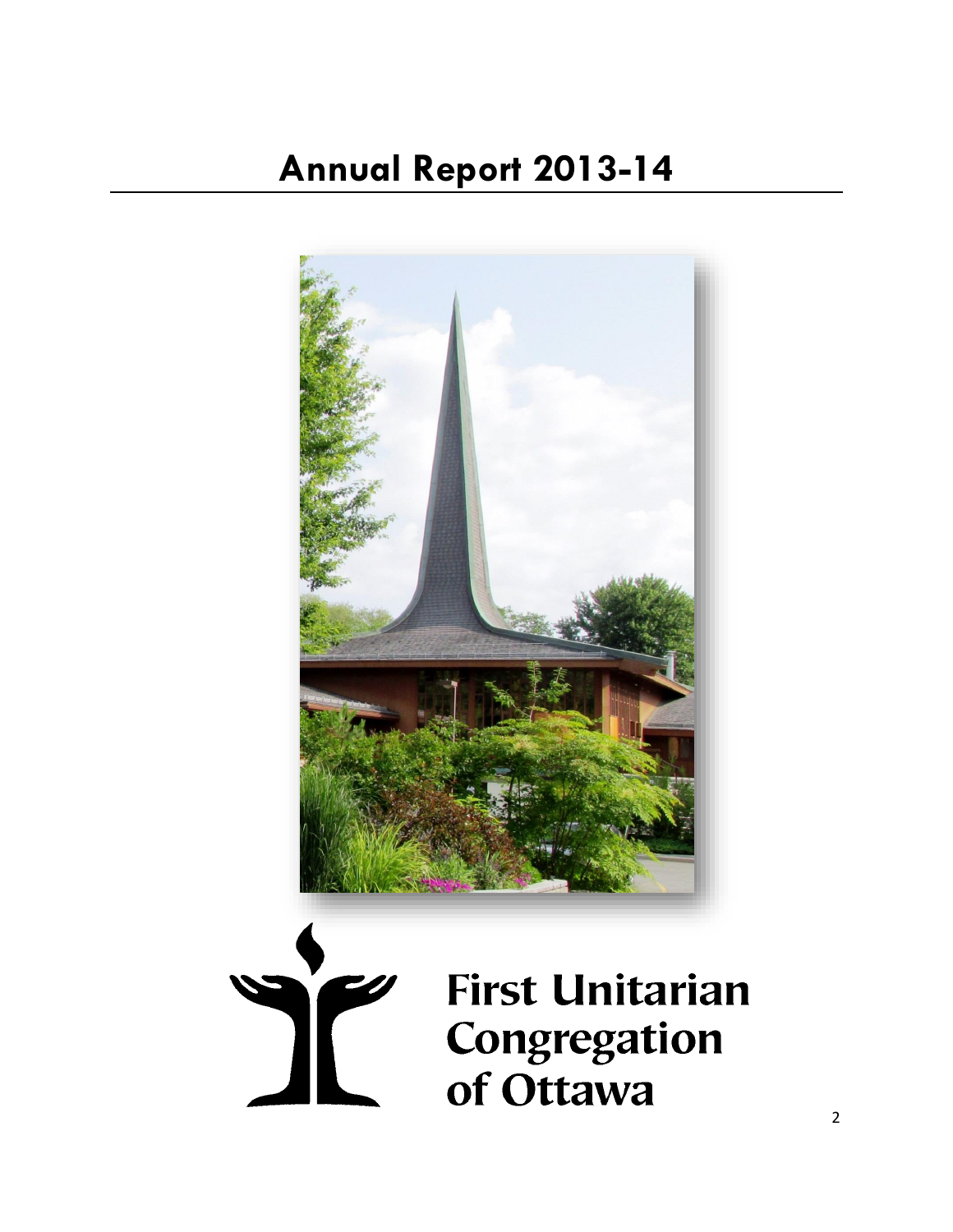# **First Unitarian Congregation of Ottawa Annual Report 2013-2014**

# **Table of Contents**

## Section One

## **Staff Reports**

| 1. In Memoriam 4             |
|------------------------------|
|                              |
| 3. President's Report 6      |
| 4. Lifespan Learning & Adult |
| Learning8                    |
| 5. Lay Spiritual Care12      |
|                              |

## Section Two

## **Key Committees/Events**

|  |  | 6. Nominating Committee13 |  |  |
|--|--|---------------------------|--|--|
|--|--|---------------------------|--|--|

- 7. Property Committee ……….13
- 8. Denominational Affairs Committee………………….13 9. Lay Chaplaincy Task Force...14
- 10. Fall Fair ………………........15

## Section Three

## **Social, Spiritual, Personal Growth Groups (alphabetical)**

| 12. Bookshelf Report16 |  |
|------------------------|--|

13. Bridge Group ………...…....16

- 14. Caring Committee ………….17
- 15. Crafty Crafters……………..17
- 16. Friends of the Meditation Gardens…………………….18
- 17. Old Ottawa South/Glebe/Centretown Neighbourhood Group ……..19
- 18. Monday Reading for Growth Group ………...………….....19
- 19. Unitarian Seniors' Program. ..19

## Section Four

## **Social Responsibility Council (SRC) Steering Committee & Working Groups (WG)**

- 20. SRC Steering Committee….....21
- 21. Global Justice WG…….…....21
- 22. Refugee WG……..……..…..22
- 23. Mental Illness WG…………..22
- 24. Environment WG……….…...22
- 25. Unitarian GoGos …………...23
- 26. United Nations WG………....24
- 27. Welcoming Congregation…..25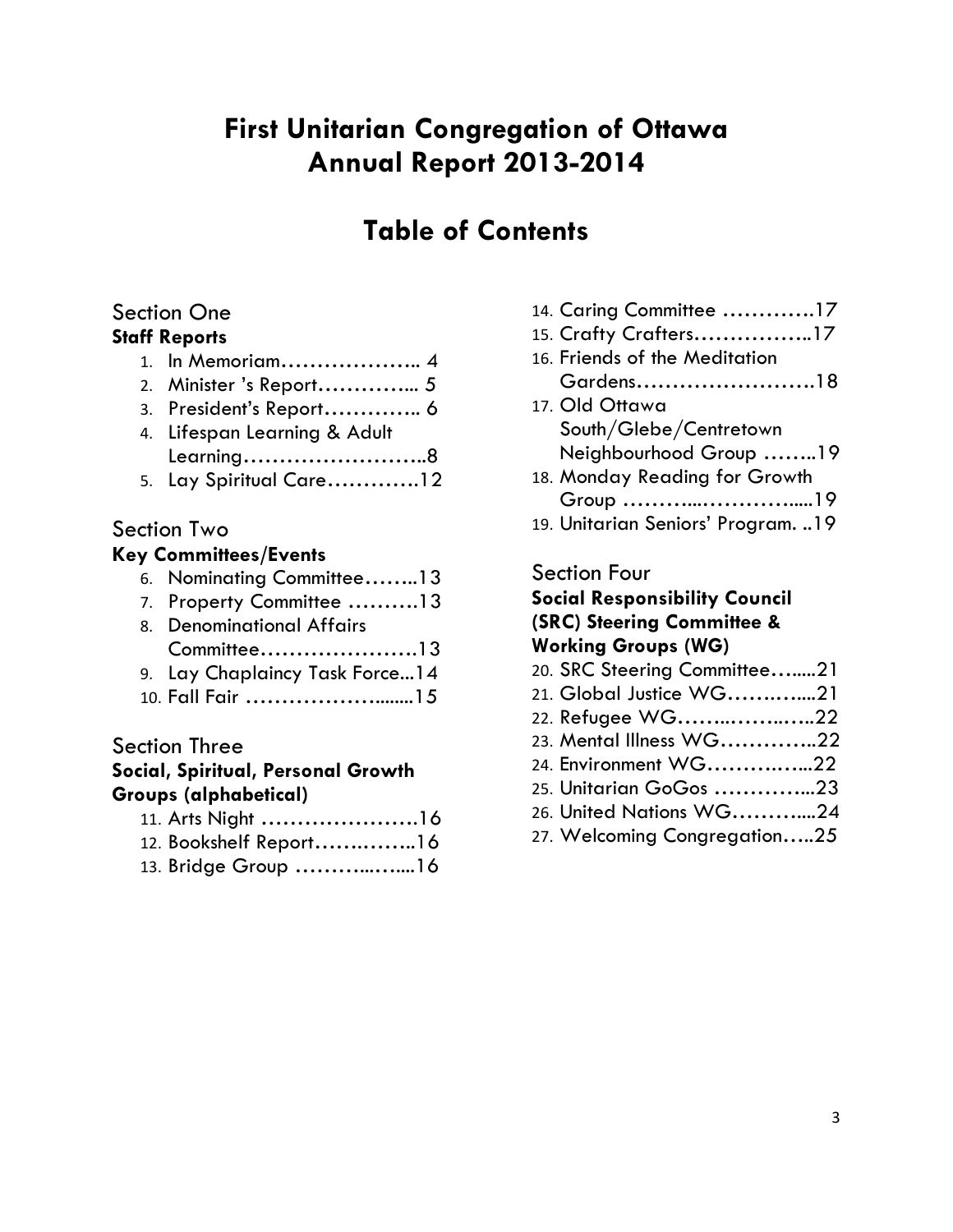## **IN MEMORIAM 2013-2014**



"Though days be brief they represent and reflect all time. Creation's wonders are in us, creation's tragedies, creation's miracles and secrets. Our comings and goings are the pulsations of eternity."

~ *Angus H. MacLean (1892-1969), Universalist Minister and Religious Educator*

## **2013**

| David P.W. Wood           | January 11  |
|---------------------------|-------------|
| <b>Ian Carruthers</b>     | January 23  |
| Leslie Hugget             | February 14 |
| Christopher (Kit) Yeatman | February 17 |
| Otto Adamitz              | April 14    |
| Roger Eckstrand           | April 25    |
| Raymond G. Goddard        | May 13      |
| Lillian E. Laakso         | May 27      |
| <b>Donald Misener</b>     | July 13     |
| <b>Brooks Coll</b>        | August 6    |
| Vera (Penny) Kennedy      | August 23   |
| Mac Buchanan              | August 28   |
| <b>Melanie Davidson</b>   | October 1   |
| Dorothy Slykhuis          | November 2  |

## **2014**

| Dale Wilson                | January 6   |
|----------------------------|-------------|
| Virginia Cameron Lang      | January 24  |
| <b>Arthur Forward</b>      | February 12 |
| Joseph Mergl               | June $2$    |
| Dr. Keith C. Arnold        | July 21     |
| <b>Charles (Chuck) Rea</b> | August 28   |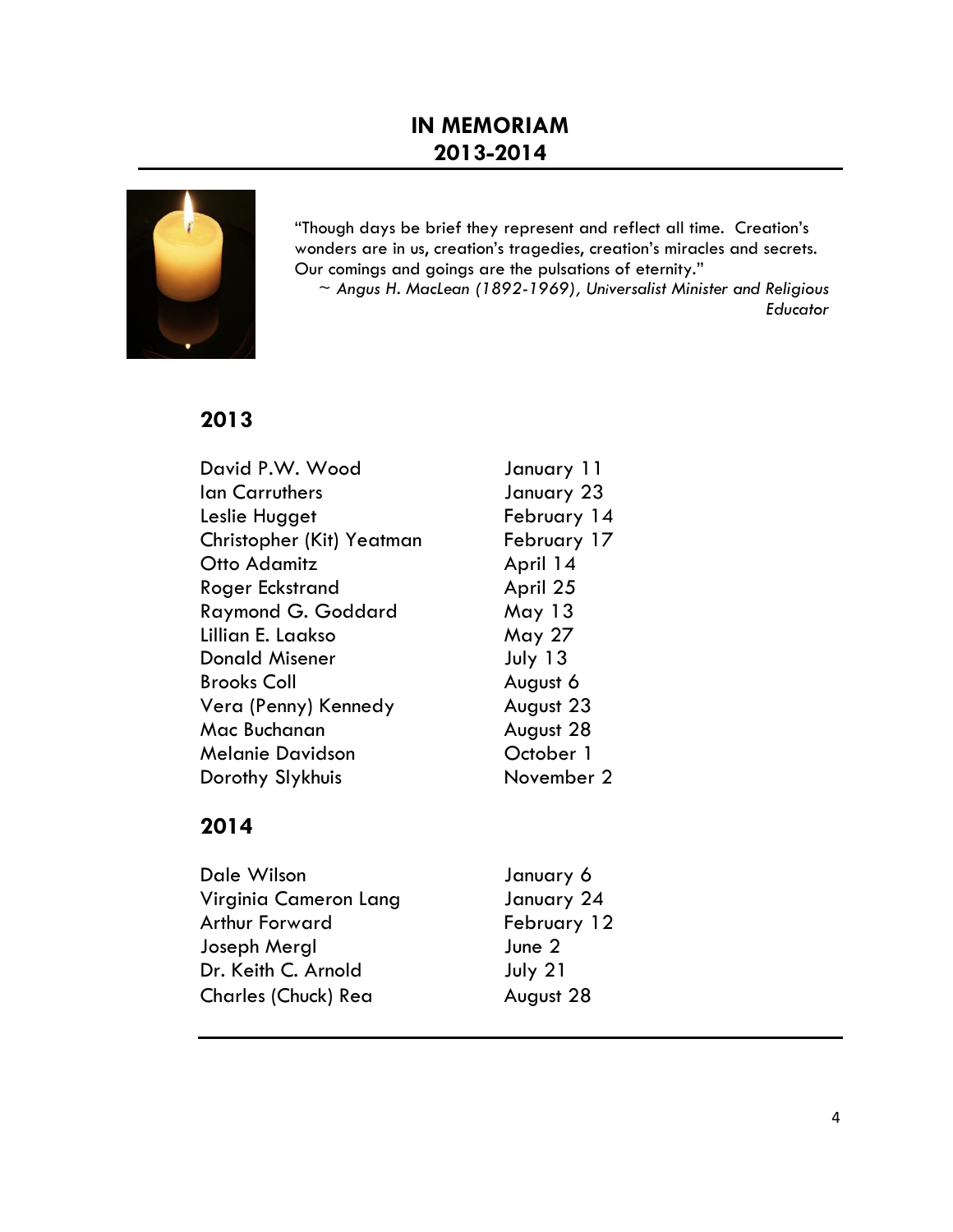## **Section One STAFF REPORTS**

### **Minister's Report**

Ending 2013 with a financial surplus As long as we are alive to the needs of the world and our own needs for spiritual enrichment, there will always be more to be done than we will be able to undertake.

As **Dana MacLean** Greeley once put it, "I feel sorry for (those) who do not rejoice in putting their money where their soul is. And if the treasury already has a large sum of money, then I feel sorry for the people who haven't enough vision to make even that sum inadequate." The mission we serve calls us to use our resources to their fullest capacity, but not to exhaust them.

After many years of operating deficits, there was concern that overspending was threatening our congregation's long-term viability. There was also a collective will to end the practice and a willingness to bear some sacrifices to make it happen. This is not to say that preparing the budget for 2013 was not painful. It was. The intention was that all who are involved with our congregation would feel the pinch somewhere. We cut the budget by 7 percent, and we ended the year 2013 with a small surplus.

Taking this step has meant that we have all had to do without some things, and, at the same time, our staff has had to do more with less. My heartfelt thanks to all involved.

#### **Focus on social responsibility**

One of many proud accomplishments of last year was our work supporting the Multi-Faith Housing Initiative (MHI).

Our congregation is involved in supporting many diverse social responsibility projects. We also work to focus attention and raise the profile of a chosen project for a period of time. In spring 2013, we voted as a congregation to focus energy for two years in support of the MHI's campaign to double the units of affordable housing they offer in our

city. Our fundraising efforts started last fall with the dinner honoring Werner and Marjorie Daechsel (Our "Werner Roast" raised \$4,500). Then we had a concert featuring The Big Soul Project (\$692). This year's Tulipathon (MHI's big annual fundraising event) turned into a cold, washed out disaster, but gave all of us who were there good stories to tell, and we still raised \$2,975. Lastly, our Tribute to Pete Seeger Fundraising Concert was a hoot beyond all reckoning. Many thanks to Tony Turner and so many others for the tremendous effort that went into making the concert soar. The concert also raised \$6,788 that was split between Multi-faith Housing and USC Canada.



All of these events involved our connecting with lots of people beyond the circle we usually see on Sunday morning. We didn't just raise over \$11,500 for a good cause---we enlarged the circle of people who know about the work of the MHI, and we enlarged our own circle of good will within the Ottawa community*.* What social justice project might we choose as a focus in 2015? Talk to me if you have ideas. **Staff**

The three people with whom I work most closely are Carolyn Turner (our Director of Operations), Susan McEwen (Director of Lifespan Learning) and Jacob Caines (Music Director). While people coming and going from these positions is inevitable, it is also time consuming; having wonderful people settled in these three positions last year gave us momentum and zip. Combined with having a balanced budget, it gives us a solid base from which to dream a shining future. **Looking ahead**

Next spring we will be hosting the Canadian Unitarian Council's Annual Conference and Meeting (ACM) here in Ottawa. We are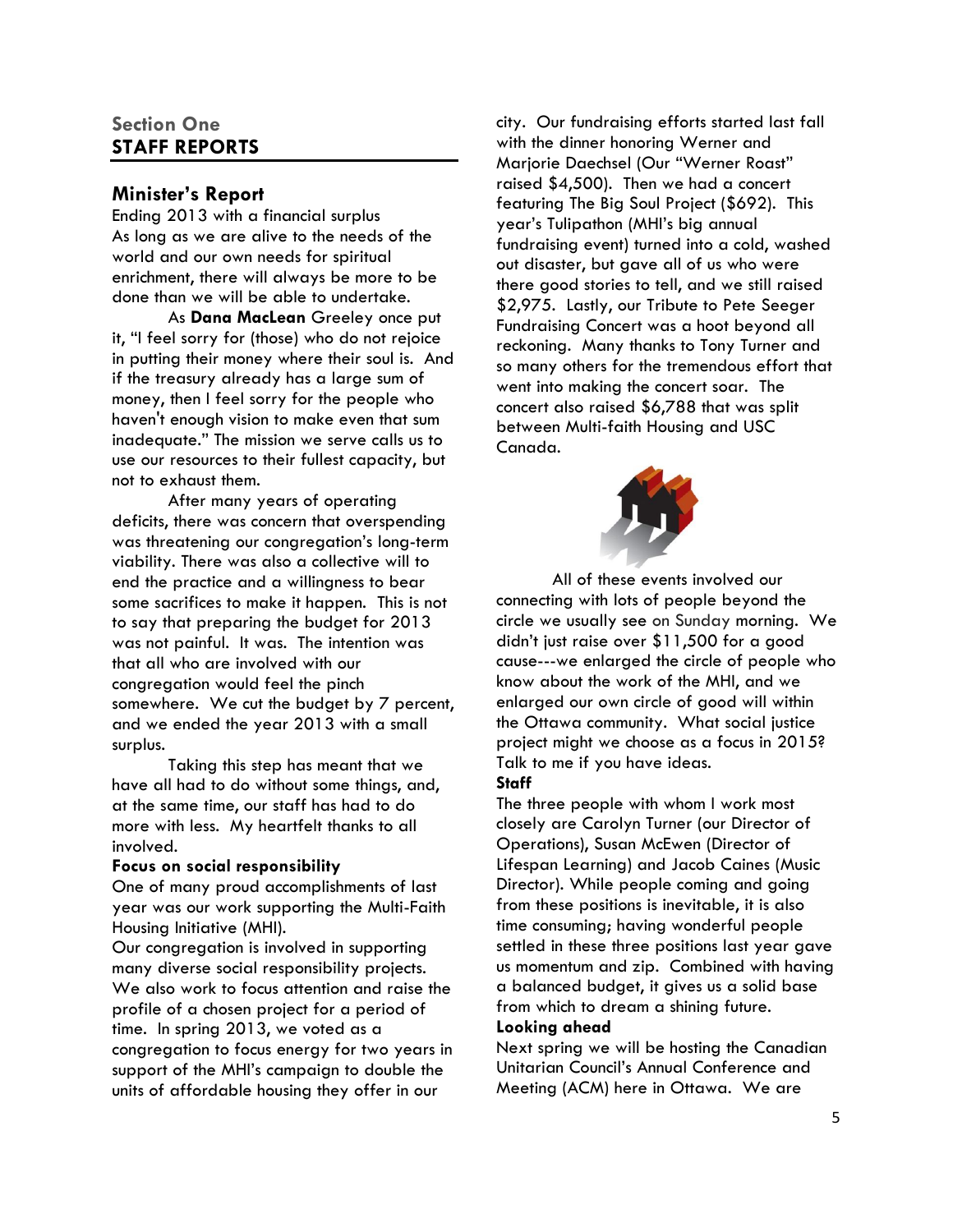planning a revised version of "The Refuge of Three Rivers" for the Sunday morning worship celebration at this event.

In the fall of 2015 we are planning to introduce themed ministry to the congregation. This will involve inviting everyone to join small groups to discuss aspects of how we live out our faith. Watch for further developments.

In the spring of 2016, I am planning to take a sabbatical. It used to be that ministerial sabbaticals were at least six months. However, more of my colleagues are now taking sabbaticals of two to three months, and that is also what I envision. I am planning to travel to India to see firsthand some of the projects being done by the Unitarian Service Committee of Canada, Childhaven International, and Karuna Vihar (a school for those with learning difficulties). Onward,

*~John*

#### **President's Report**

I will start by thanking everyone on the Board for their contributions and dedication. It has been an honour to serve with such a talented and focused group of people who are truly working to help our congregation develop a strategic vision and the infrastructure for a sustainable, compassionate spiritual home for our future.

A synopsis of our work May 2013– May 2014:

• The Board Retreat was held again at Kirkman House, thanks to Ellen Smith, and we agreed to further re-work our financial time lines to align with the strategic plan of strengthening and unifying the congregation, financially and spiritually. We established three major working goals for the year-- which have, for the most part, been met or at least partially met.

1. Growing and warming the

congregation―creating a warmer, more embracing space for newcomers and the rest of us, in hopes of adding membership. Measurement: a 4-5 percent increase in our active membership by September 2014;

positive climate survey results from the membership; Safe Space Committee Plan. 2. Comprehensive survey to include communication practices and preferences and a draft five-year plan for adding new media, technology and a more public community outreach. Actions: ad hoc communications committee formed, survey developed and implemented.

3. Continued rigour in financial planning while seeking to sustain and retain our valued staff. Measurement: balanced budgets and less than 3 percent variance in year-to-date budget outcomes.



We held four Town Hall Meetings this year, all in alignment with our goals. October 6: Visioning January 26: Congregational Covenant and Code of Communication March 2: CUC AGM Resolutions (Denominational Affairs Team) March 30: Communications Survey Results **Other highlights**

• We were fortunate to have Jenn Gray as our ministerial intern; she brought her special spark to our community. Jenn is off to an adventure in her first assignment as a minister and she will be missed.

• The Board conducted an annual goal-setting exercise with Rev. Marsh and will continue to use the evaluation systems used in the past: 360-degree confidential interviews, surveys and a self-evaluation.

• A second successful stewardship campaign was held in the fall; the timing was changed to help monitor and adjust our budget proactively—many thanks to all those who worked so hard on this campaign—especially Doug Cousins and Bob Armstrong!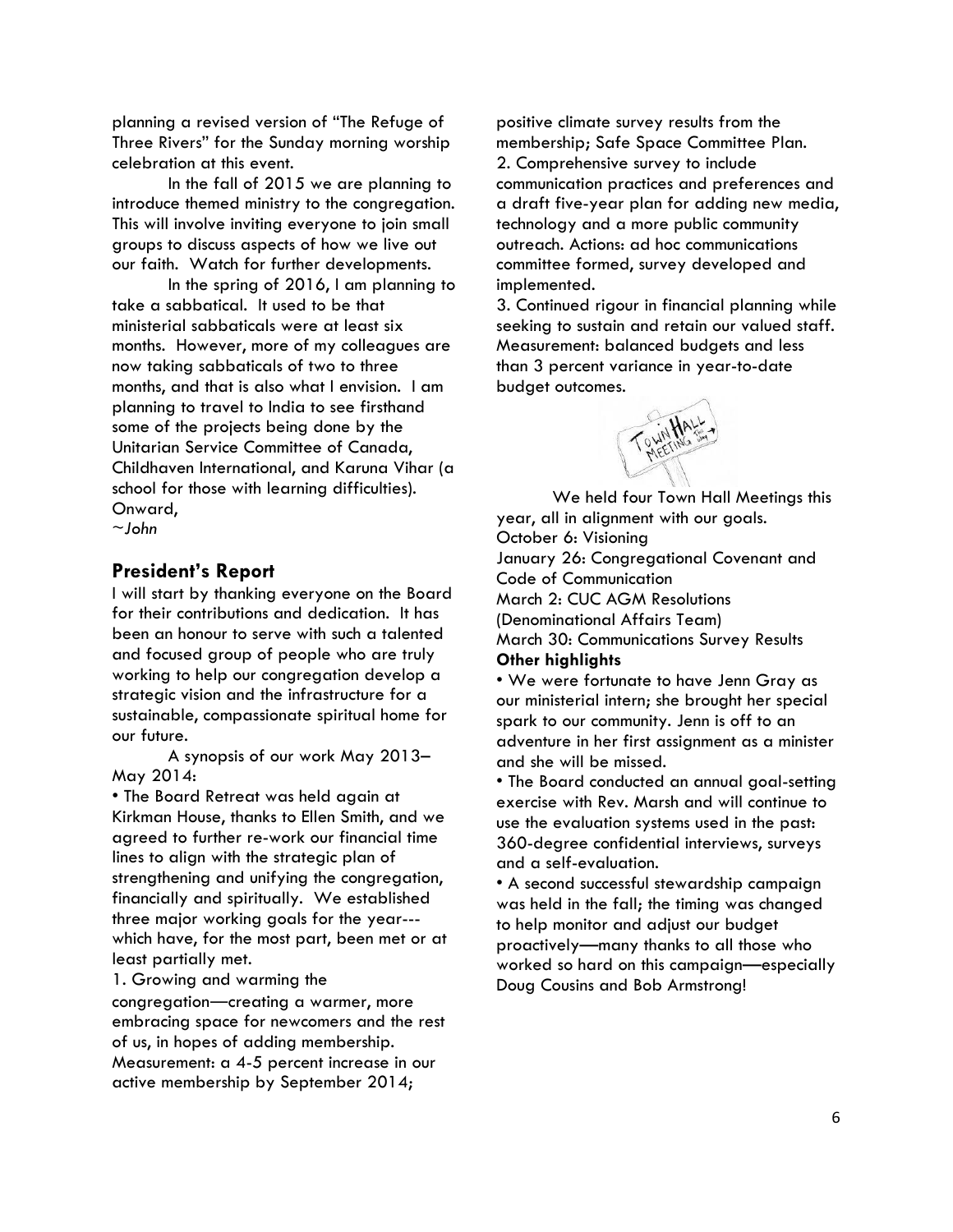#### **Staff News**

• Jen Brennan has been managing the content of the web site and in recognition of her hard work and additional responsibility, she was given a new title of Office Manager. Congratulations, Jen!

• Kudos go to Carolyn, Jen, Lori Clarke, and all support staff who have made our physical plant a more embracing space for all of us-- the excellent coordination and cleanliness is noticed and appreciated!

#### **Board moves**

•When Sharmila Khare had to resign as treasurer, we were grateful that Chuck Triemstra stepped up to assume that critical role.

•Paul Ward retired from his position as a director---Paul has been an incredible resource to us on the Board and we will miss his insight, experience and passion for the work of the congregation.

•We welcome Guy Belleperche, Eva Berringer and Terry Kimmel as new directors.

•Alastaire Henderson should be commended for her hard work as Secretary—I am forever indebted to you Alastaire, for your careful documentation of the board and its work. •Congratulations to Maury Prevost and Maggie Sharp, who have assumed the role of President and Vice President, respectively. I can see the synergy of this pairing and it promises to be very good for our community! •Special thanks to the Nominating Committee who works so hard to create good succession for our Board.

#### **Highlights of the year**

-Small surplus in 2013 budget -Fall pledge campaign and a budget process that better aligns with fiscal timelines -Increased communication through town halls -Developed, implemented and analyzed congregational communication survey -Are monitoring the LRT expansion and evaluating impact -Financial and philosophical review of downstairs space for potential future revenue stream

-Metrics for monitoring membership to assist in fostering growth in our congregation -Established an Ad hoc Investment Committee to help develop investment policy which aligns with our values and to create a plan to begin divestment of holdings in the fossil fuel industry.

I feel profound gratitude to you, the members of the congregation for your support and encouragement of our efforts over the last few years–I have felt uplifted and supported through my terms as Vice President and President. To the administrative professionals and volunteers who work each day to nurture our hopes and visions by anchoring it in logistical reality—Carolyn, Jen, Lori, Margot Clarke and Brian Cowan enormous thanks. To the Members of the Property Team and the Social Responsibility diaspora—many thanks for the candid conversations during transition to Policy Governance; my respect and admiration for the care and commitment you have for our congregation. To the Worship Team—John, Jacob and Susan—my personal appreciation for your deep and abiding care that guides our services, our missions, projects and planning—your synergy and strengths are an inspiration.

May we continue to move forward together in unity and conscious connection.

*~ Kim Elmer*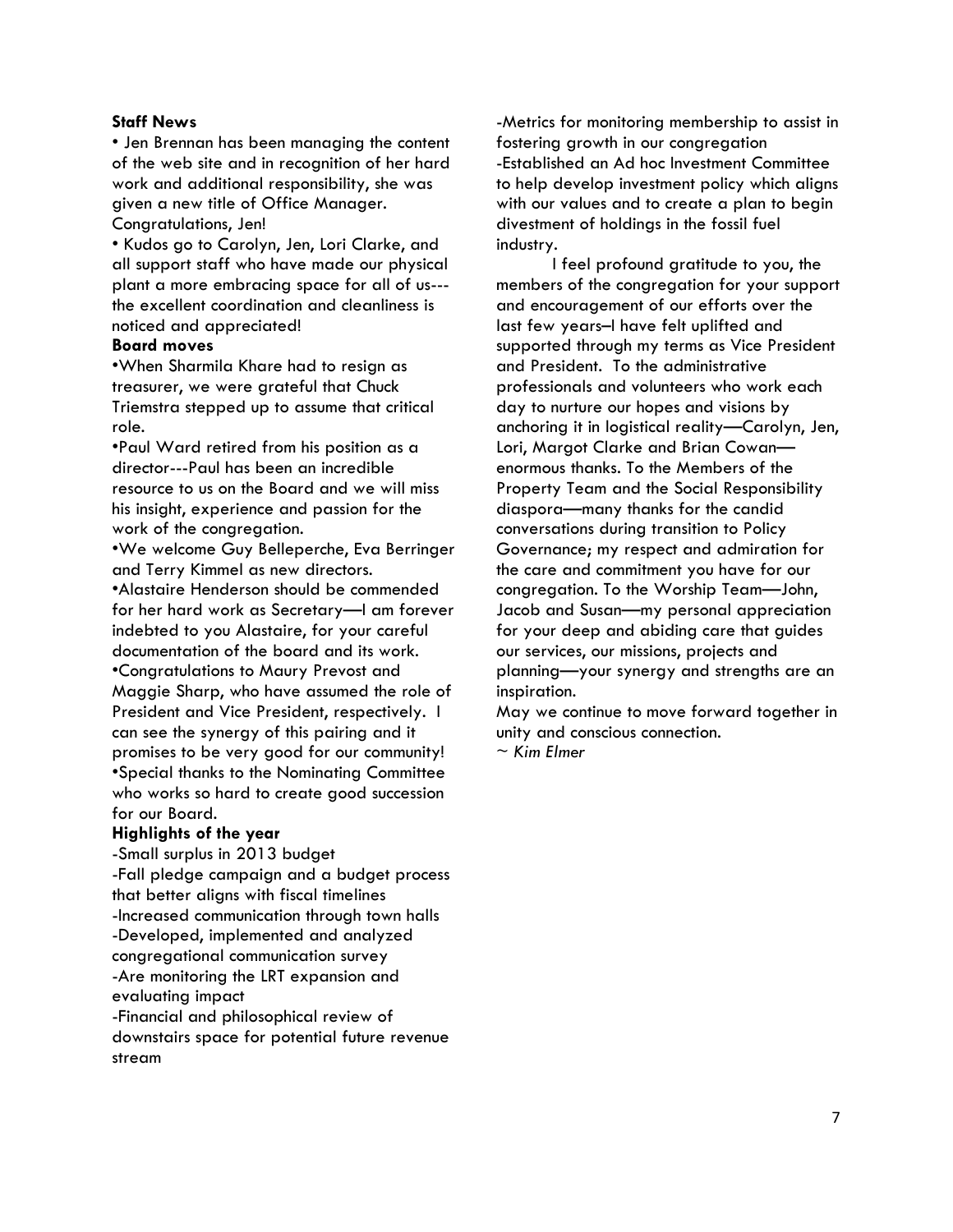#### **Lifespan Learning**

Lifespan Learning refers to the journey of the Unitarian Universalist religious explorer through all the stages of life. Lifespan Learning is about *transformative learning*, a process by which people change the way they interpret the world. This kind of education is central to who we are as a people of faith. A lot of spiritual work has to do with welcoming the dissonance that occurs in unfamiliar experiences. Transformative learning involves some clinging to what we used to think and know even as we wish to step forward into a new paradigm. How do we help each other live this transformative faith? Part of what a religious community can do is to help its members in moving through dissonance. Part of what we can do for each other is create safe spaces where our stories can be shared.



Lifespan Learning includes ritual, celebration, recognition of milestones, and expressions of gratitude. It embraces fellowship, worship, and social justice initiatives. It invites adventure, both inwardly and outwardly. Lifespan Learning builds faith community.

#### **Theme for Lifespan Learning**

Our theme for Lifespan Learning in 2014-15 was "Everyone at the Table":

We wove this theme into our children's thematic units, our workshops for adults, and special events like Mystery Pals. By adopting "Everyone at the Table" as a theme for the year, we were shining a light on a foundational concept in our covenantal faith and in our UU principles.

In this spirit, may we go forward together.

#### **Our Ministry with Children and Youth**

54 families 79 children 9 youth While we saw only small growth in numbers of registered participants in Children's Religious Exploration this year, congregants and staff observed greater engagement among our members. We saw more dedicated Sunday morning attendance and more vitality in our Times for All Ages. On many Sundays, our 'Singing the Children on Their Way' required a reprise in order to accommodate the numbers of departing children and adults!

Our youth numbers declined this year, largely due to current demographics: an outflow of older youth with fewer younger youth to take their places. We did, however, see significant commitment in our 10-week Coming of Age program, with 12 junior youth and 12 adult mentors participating in a journey facilitated by an adult volunteer, a senior youth volunteer, and our Director of Lifespan Learning.

In the year to come, we are planning a different structure for Junior High OWL so that younger youth can participate both in this healthy sexuality education program and in the Youth Group. We look forward to beginning again in September with a fall retreat for both junior and senior youth together. We seek to build our youth group by taking a long view that cultivates and supports engaged participation in the years leading up to adolescence as well as in Youth Group itself.

#### **Volunteers**

We benefitted from high volunteer engagement this program year, with almost 100 percent attendance at the fall retreat and little need for 'angels' (due to leader absence) through the year. We welcomed many returning volunteers and look forward to their participation again this fall.

All members of our RE Team are returning for 2013-14 and we expect to reach out to some new members for the next year. Our leaders made a revitalized commitment to hospitality this year, and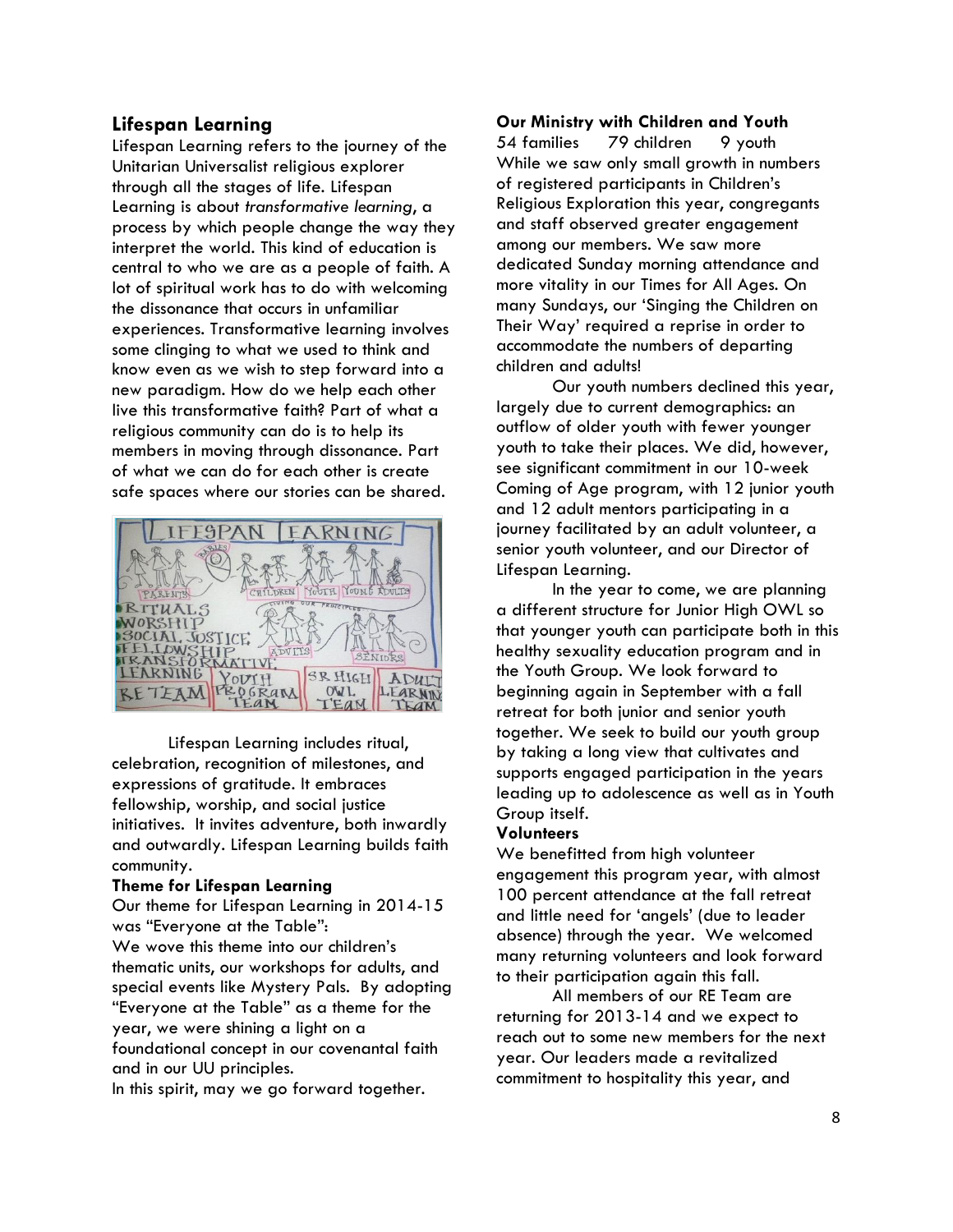worked together to create and support a welcoming environment that encourages new families to stay.

We are still seeking more participation from the congregation beyond parents and invite any interested adults to contact our Director of Lifespan Learning to learn more about short and long term volunteer opportunities. **Curricula**

This year, we used a published curriculum for 0-4 years and our Director of Lifespan Learning wrote/adapted original curricula in thematic units for 5-13 year olds. With a wide age range working on the same theme, we developed greater community connections and experienced an ease of sharing with the whole congregation.

We explored:

*Getting to Know My UU Faith Home* \*Our Church Building/Campus \*Creating and Sustaining Sacred Spaces \*People around the Church \*Our Social Justice Commitment \*Rites of Passage \*All Ages Thanksgiving Service with Child **Dedication** \*Meditation and Prayer \*Worship *Celebrations of Light: Exploring World Religions* Children chose from Cooking, Music, or Yoga/Creative Movement as pathways to learning more about World Religions. Groups were mixed age based on interest. \*Diwali \*Hanukkah \*Santa Lucia Day \*Winter Solstice \*Kwanzaa \*Advent \*All Ages Mitten Tree Service *Everyone at the Table: Diversity and Inclusion* \*Children's Worship: All My Friends and **Neighbours** \*Inviting and Listening: Benevolent Curiosity and Radical Hospitality \*Courage and Forgiveness: One More Step \*Communication: From Heart to Heart

\*Love: Come, Come, Whoever You Are \*All Ages Service with Mystery Pals *From Farm to Table: Exploring our Seventh Principle* \*Covenant: Who are we and how are we together? \*Food in our Interconnected Web I \*Field Trip to Bloomfield Farm \*Food in our Interconnected Web II \*Food as Fuel for our Bodies \*Food as Spiritual Practice \*Planning a Special Meal Together \*Our Closing Feast!



We offered Our Whole Lives (OWL) healthy sexuality education at the Senior High level on a November weekend and supported the Montreal congregation in offering a second weekend in February. We also shared this program at Elementary levels (Kindergarten-Grade 1 and Grades 4-6) in our congregation from February to May.

A small contingent of our youth participated in the UU United Nations Office Spring Seminar in April, making travel connections with our neighbours at the Kingston Fellowship. We also saw some of our senior youth attend CanUUdle (the youth component of the Canadian Unitarian Council's Annual Conference and Meeting) as participants and leaders. We welcomed the CUC's Youth and Young Adult Coordinator, Ariel Hunt-Brondwin to Youth Group one Sunday to help us consider our hopes, intentions, and visions for youth community. Ariel reminded us of the value of contemplative youth ministry, of making space for and supporting times of reflection in the inward journey. Our Youth Group visited Coming of Age to make connections and prepare for the latter group's all-ages 'campfire' service, offering a welcome to Youth Group as part of worship.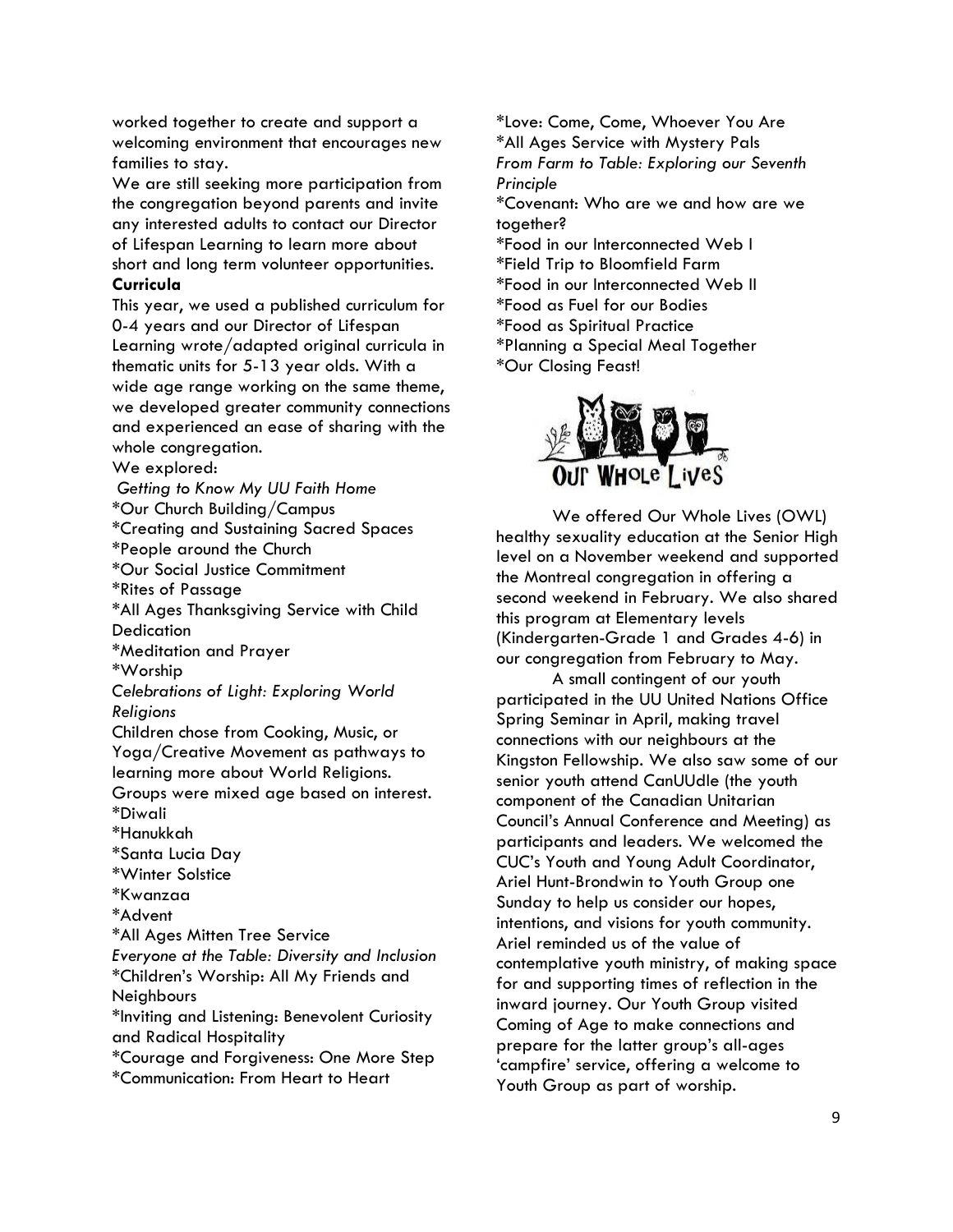We shared mixed-age gatherings on Sundays from the end of May until the end of June, welcoming children, parents, and youth helpers to join in chalice lightings, storytelling, crafts, and active work & play until we finally bid everyone farewell until September.

#### **Social Justice Project**

Our RE social justice project this year related to our congregation's partnership with the Multi-faith Housing Initiative. In the fall, we learned about the way our principles call us to social action and about what MHI is and does. An MHI representative visited and gave us cardboard house banks which we decorated and took home for coin collecting over the winter–with the intention of bringing our donations to the Tulipathon, a spring fundraising walk for MHI. This year, heavy rain and cold temperatures truly put a damper on the walk; however, families could still donate their savings and we had some hearty young souls out splashing in the puddles and saving worms.

#### **Our RE Library**

Lifespan Learning Assistant Marie Gabe maintains and develops our Religious Exploration Library, a rich resource for Sunday morning programming and for families who borrow books to enjoy through the week. Our Library has become a welcoming and quiet space for families who arrive early or stay later at church as well as for teens working on homework. Marie has been cataloguing our collection on our 'fundraised' computer, using up-to-date library software that allows us to better know and track our books. She continues to work on improvements to the physical space and shelf organization, as well as recruiting and supporting volunteers in time-flexible roles. Please be in touch with us if you would like to contribute to our efforts.



#### **Adult Learning**

Many thanks to outgoing Adult Learning Team Chair, Eva Berringer, for providing these highlights of our program this past year: \**Building our Facilitator Community Workshop \*Compassionate Communication Workshop \*Compassionate Communication Learning Circles*

Our initial Building our Facilitator Community Workshop led to a Compassionate Communication Workshop and from there, two learning circles which will continue this fall in a small group ministry format, laying the ground for 2015-16's thematic ministry groups.

\*Discussion on "The Righteous Mind" Led by Rev. Frances Deverell, this group used the book by Jonathan Haidt as a basis for exploring the state of dialogue between liberals and conservatives, and how we can find a non-violent way to work together to solve serious problems like inequality and climate change.

\**Hamlet by Shakespeare*

Led by Rev. John Marsh, this exploration of a well-known but confusing play was very well attended.

#### \**Reproductive Justice Course*

This course was co-led by Margaret Linton and Rozanne Lepine, and we wish to acknowledge Margaret and Rozanne for their insightful development of the curriculum, exploring issues of reproductive justice in the Canadian context.

#### \**Spirituality and Philosophy Group (formerly Integral Life Practice)*

This group has continued to meet bi-weekly to explore topics selected by consensus to expand and deepen search for meaning and personal development.

\**The Way of Mindfulness*

Under the guidance of Colleen Glass, Maryan O'Hagan and others, this group practises mindfulness meditation to reduce stress and increase calm attention, providing skills that increase awareness in moment-to-moment living.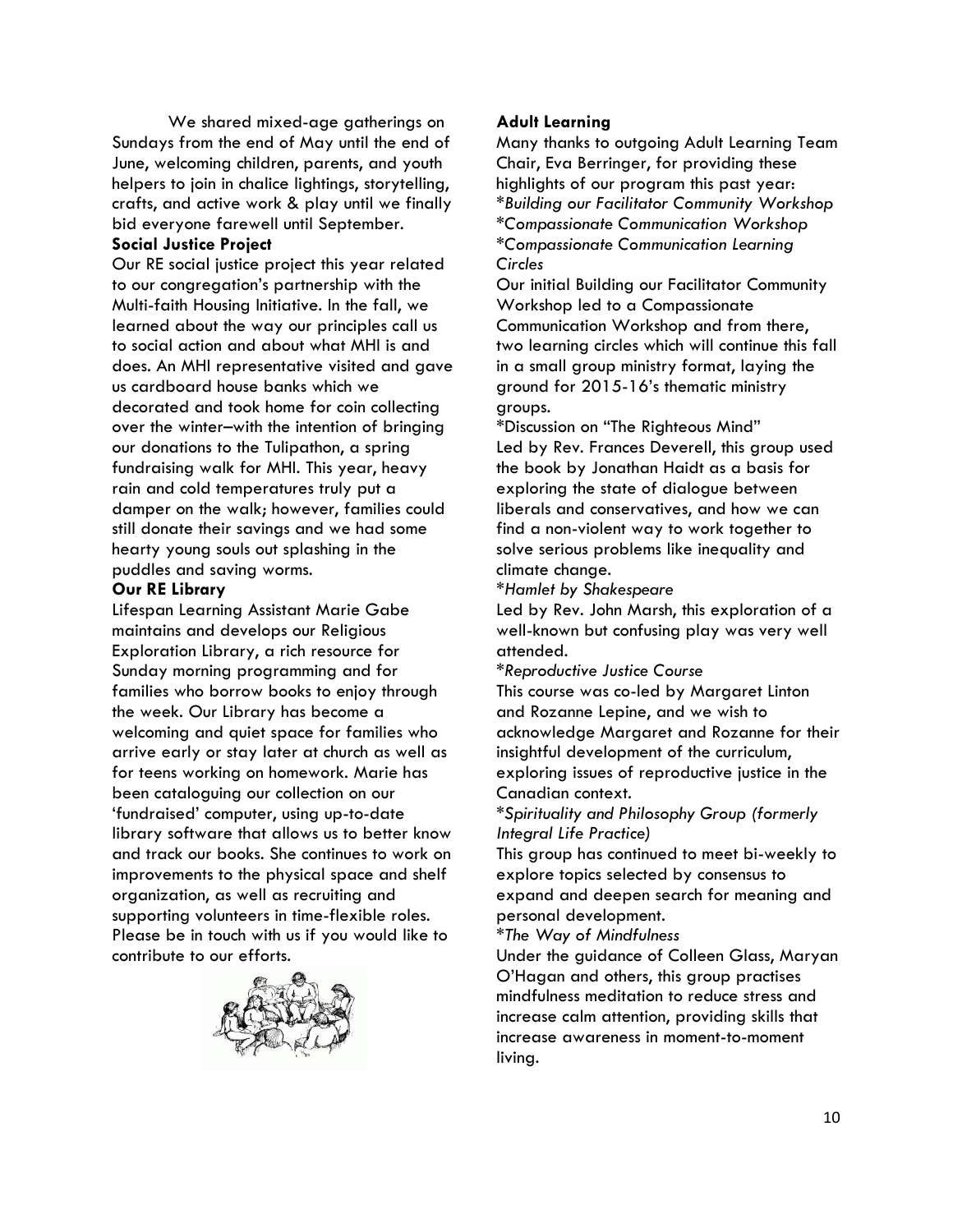#### \**Yoga*

Two yoga practices were ongoing: an evening practice of gentle yoga and a daytime yoga for seniors and everyone else.

\**Reading for Growth*

Three groups (two fiction, one non-fiction) explored relevant issues through the reading and discussion of thought-provoking books.

## **Our Adult Library**

Many thanks to volunteer Brian Cowan for offering this summary of activities in our Adult Learning Library, located in the Lounge. The church's self-serve lending library for adult congregants is located in the Lounge. The library consists of about 1,400 books and other materials (e. g. a few CDs and DVDs) concerning a variety of topics related to our approach to religion and spirituality. Among the diverse categories of books on our library shelves are works on Unitarian Universalism as well as on the history of Unitarian Universalism. Other categories of books include Feminine Spirituality and Science and Spirituality. Books and other materials can be borrowed for four weeks and can be renewed.

As part of our overall adult library, we have, in a separate location in the church, a small library Archive consisting of our very old, or antique, books (printed before 1920) and some heritage books of a scholarly nature. Among our oldest books is a set of three volumes containing some of the writings of,

as well as a biography of, Hosea Ballou (1771-1852) who was a prominent Universalist minister and theologian. These volumes were printed between 1854 and 1856. Archived materials may be borrowed by congregants upon request to the lending library volunteer, Brian Cowan, briancowan@rogers.com. Forming part of our library in the Lounge is an index card catalogue of our library materials (including those in the Archive). This catalogue, in a small filing cabinet, lists our lending material by title and by author. Since January of 2014, we have, as part of a project involving the adult, youth, and children's lending libraries, been computer cataloguing the lending materials in the Lounge and the Archive. We hope to have this cataloguing task completed by late 2014 or early 2015.

*~ Susan McEwen*

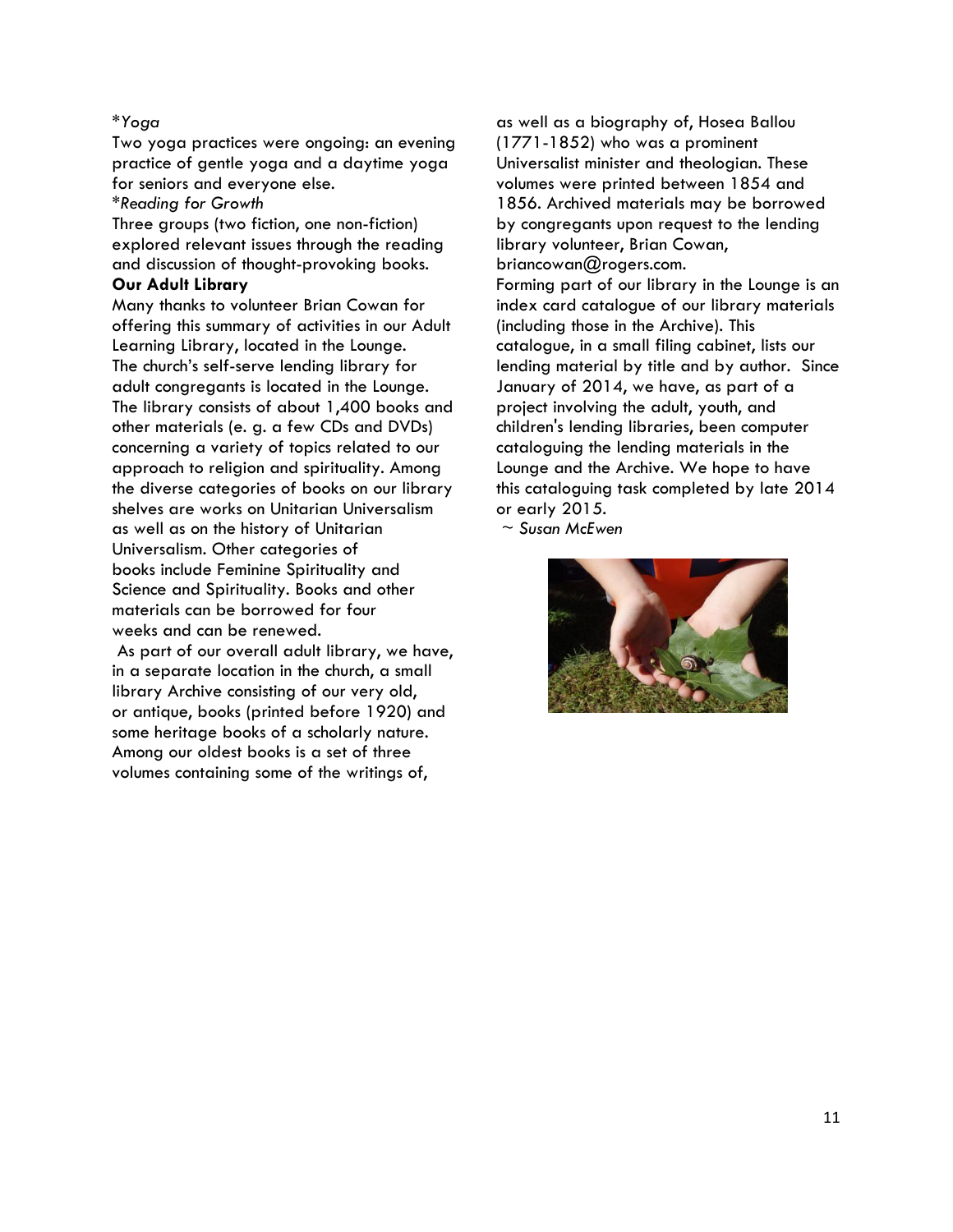#### **Lay Spiritual Care Visitor Program**

This is my fourteenth year as Spiritual Care Visitor and Supervisor of Volunteer Lay Spiritual Care Visitors. Approximately 20 visits were made this year.



In addition, I held frequent meetings with the Volunteer Lay Spiritual Care Visitors and the Spiritual Care Council. I also am part of the Seniors' Planning Council which meets several times a year. In addition, some of the Lay Spiritual Care Volunteers and I attended educational sessions presented by the Ottawa Pastoral Services group in the fall and in the spring.

This year, I was invited to join the Interfaith Council for seniors as the UU representative. This is a small group composed primarily of Christians from different denominations, one Muslim, and me. We are actively looking for representatives from different faiths. We discuss and attempt to liaise with other groups working for seniors' well-being, especially with various departments from the City of Ottawa.

The Volunteer Lay Spiritual Care Visitors continue to provide a significant number of visiting hours and are a crucial

addition to the Spiritual Care Visiting program of this congregation. Arthur Palmer and Katherine Gunn continue to provide devoted care and hard work.

As our schedules permitted, the Volunteer Visitors and I attended many of the monthly Unitarian Seniors Program events held in Worship and Fellowship halls.

We all look forward to continuing to provide spiritual care to the members of this congregation.

*~Ellen Bell*

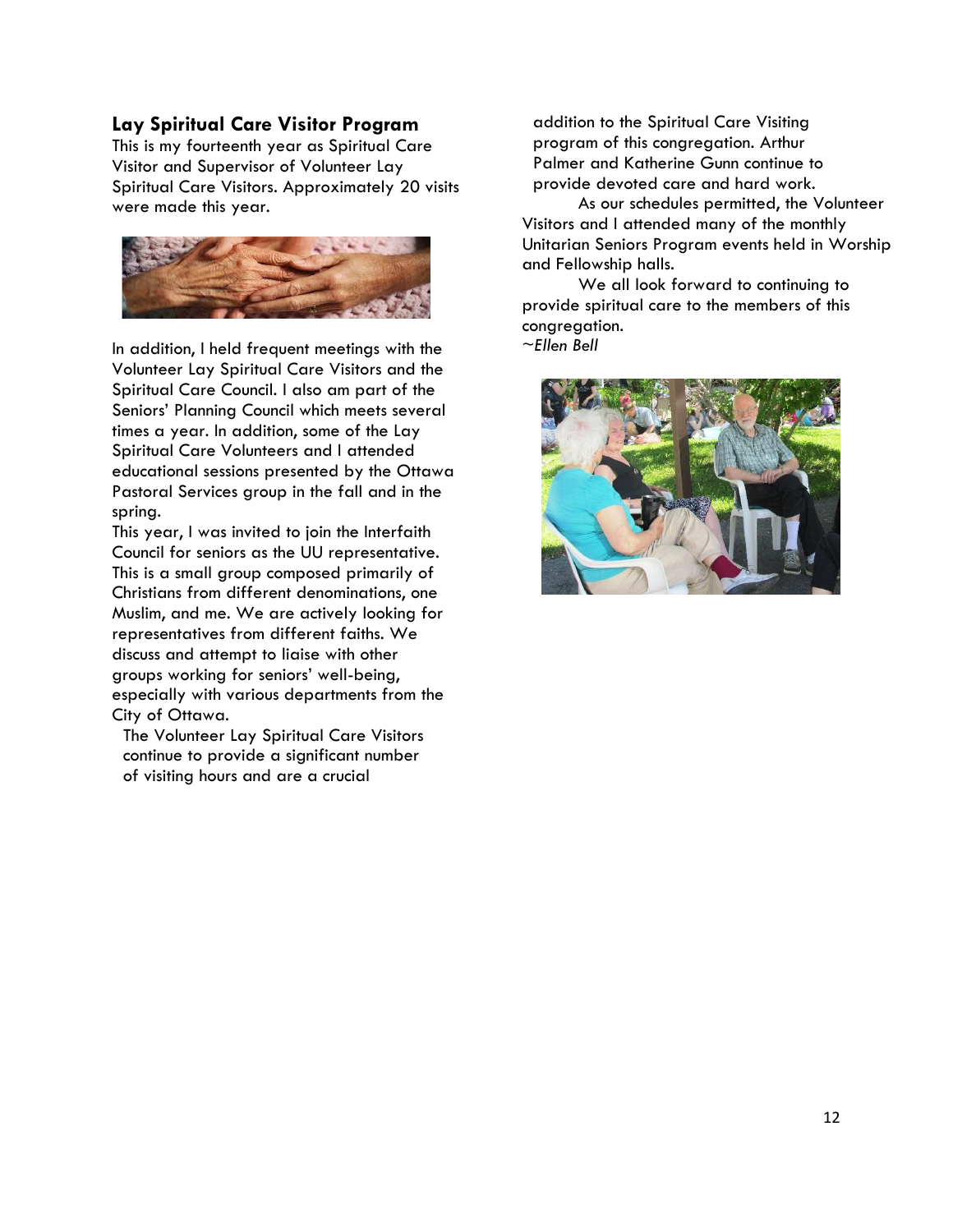## **Section Two KEY COMMITTEES**

#### **Nominating Committee**

This past year was quite active for the Nominating Committee. At the Annual General Meeting on April 27, 2014, Maury Prevost was elected President, replacing Kim Elmer (who became Past President–an ex officio member of the Board). Maggie Sharp was elected Vice President and Alastaire Henderson and Chuck Triemstra were elected as Secretary and Treasurer, respectively. As officers of the Board, all of these positions are for terms of one year.

Following Kim Elmer's move to ex officio, Paul Ward's retirement after six years and Sharmila Khare's resignation, the Nominating Committee was very successful in finding three new Board members, all of whom bring very valuable experience and expertise to the Board. Eva Berringer and Guy Belleperche were elected to three-year terms and Terry Kimmel to a two-year term. All three are serving as Members at Large.

In April 2015, Alastaire will be completing her final three-year term, while Maggie, Chuck and Rob Cummings will be completing the third year of their initial three-year terms. Maury will be completing his first year of a three-year term (having already served a previous two-year term).

The Nominating Committee is comprised of the following members: Doug Cousins (Chair), Margot Clarke, Marilen Gerber, Anita McLean, Agnes Davis and Susan Mackenzie *~Doug Cousins*

#### **Property Team**

The past year has not been occupied with major projects for our building; rather, it could be characterized as a maintenance year. Minor projects have been completed as required. We were able to secure 100 comfortable new chairs for Fellowship Hall. Drainage on the south side of our building

was improved. All of the windows were checked and caulking was done where necessary. This will help to reduce our energy costs. Some projects are ongoing. These include the wording of our mandate, securing costs for access to the Now Room for wheelchairs, and a number of minor projects.

Bill Van Iterson has continued to provide us with long-range plans. Renee DeVry and her team provide countless hours of work on the Meditation Gardens and our campus. Lori Clarke, our Facilities Manager, gives a detailed report on the work of her staff at each meeting, and Carolyn Turner, as Director of Operations, provides valuable liaison between us and the Board. Others on our Committee include Neville Grant, Ron Doyle and Alastaire Henderson. We appreciate their work to keep our building functional, safe and beautiful. ~*Bob Stevenson*

### **Denominational Affairs Committee**

After a period when the leadership for this team was open, Frances Deverell stepped in as acting chair with the goal of recruiting a new team and renewing the energy for our participation in denominational affairs. Our big thanks to both Elizabeth Bowen and Margaret Linton, who have taken or shared responsibility in this area for many years.

A team composed of Maury Prevost, Margaret Linton, Elizabeth Bowen, Eva Berringer, Anita MacLean and Frances Deverell drafted the new updated terms of reference and proposed them to the board. These were in line with the new CUC guidelines for delegates to the Canadian Unitarian Council's Annual Conference and Meeting.

This team also actively advertised for and recruited delegates to the May CUC Annual Conference and Meeting as follows: Rev. John Marsh, Maury Prevost, Anita MacLean, Eva Berringer, Frances Deverell, Rev. Linda Goonewardene, and John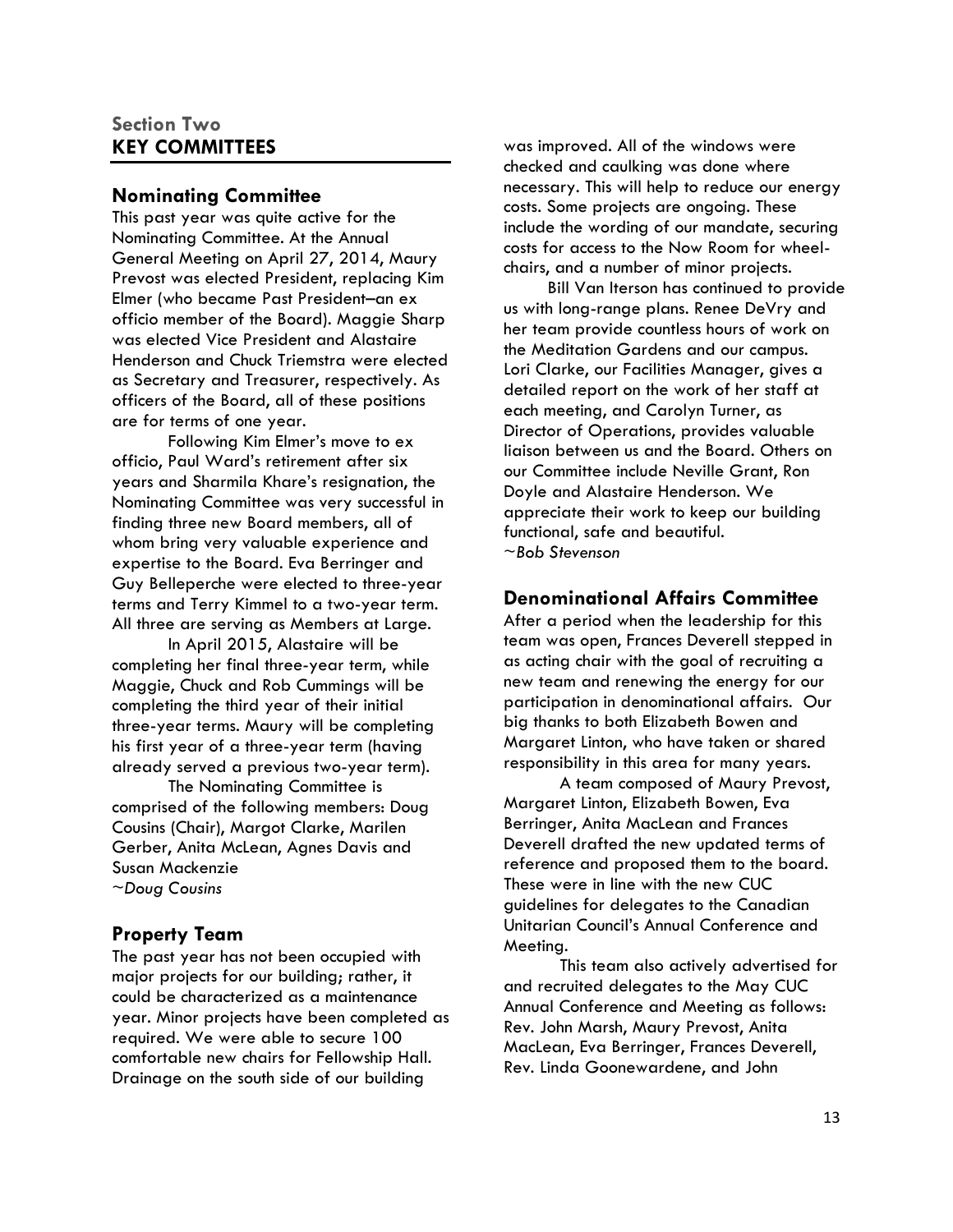Twemlow, with Susan Tanner and Marilyn Prevost as alternates.

Delegate Anita MacLean proposed a motion for a group of social activists from Canadian Unitarians for Social Justice (CUSJ): to study the Palestinian situation for two years and come up with a Unitarian strategy for speaking out. The resolution (Human Rights in Palestine and Israel) was controversial and was procedurally delayed so no vote was taken. The meeting felt that the intention of the resolution was not clear. Procedural errors were also made by the CUC that meant that people were looking at earlier versions of the motion instead of the final version.

Maury Prevost agreed to stay on as a full-time delegate for a two-year term, and Eva Berringer and John Twemlow agreed to be full-time delegates, (available to the CUC for on-going discussions and advice) for a one-year term.

Frances Deverell also attended the International Council of Unitarians and Universalists bi-annual meeting in February, representing Canadian Unitarians for Social Justice.

In the meantime a large team of members of First Unitarian Congregation, ably co-chaired by Kathy Yach and Margaret Lee and our staff (John Marsh, Susan McEwan, and Jacob Caines) are preparing to host next year's CUC Annual Conference and Meeting, at Algonquin College here in Ottawa. Thank you Kathy, Margaret, and all those who are involved. Your contribution to the CUC is really appreciated.

The next event we want to promote will be our Fall Gathering in Halifax with a Halloween theme of "Frightened by the Future: Congregations Adapting to Change." *~Frances Deverell*

## **Lay Chaplaincy Task Force**

Lay chaplains perform rites of passage, including weddings, memorial services and child dedications, for both members and nonmembers, thus providing outreach for the congregation and meaningful ceremonies for the community.



Lay chaplains are appointed by their congregations and their appointments are renewed annually at the spring AGM.

Our congregation is generally served by three lay chaplains, who may be appointed for two terms of three years each. Caroline Elson retired in July 2013 after completing six years of service; Jan Glyde retired as of May 1, 2014 after completing three years; and Bob Armstrong completed his six-year term mid-May 2014, but remains as a member of the Task Force and will continue to act as a mentor to incoming chaplains this year. In addition, he will remain a chaplain for the purpose of leading memorial services at Beechwood Cemetery.

Our new lay chaplains, Alex Campbell and Nicki Bridgland, completed their training period and were accepted by the congregation at the April AGM. They have signed contracts with First Unitarian Congregation of Ottawa, 1'and are licensed by the province of Ontario to perform marriages. They are now actively serving.

Lay chaplains are supported in their work by the joint Lay Chaplaincy Task Force of First Unitarian and of the Unitarian Universalist Fellowship of Ottawa; the task force consists of Donna Bowen-Willer, Susan Mackenzie, Bob Armstrong, Indigo Holley (representing the Fellowship) and the Rev. John Marsh.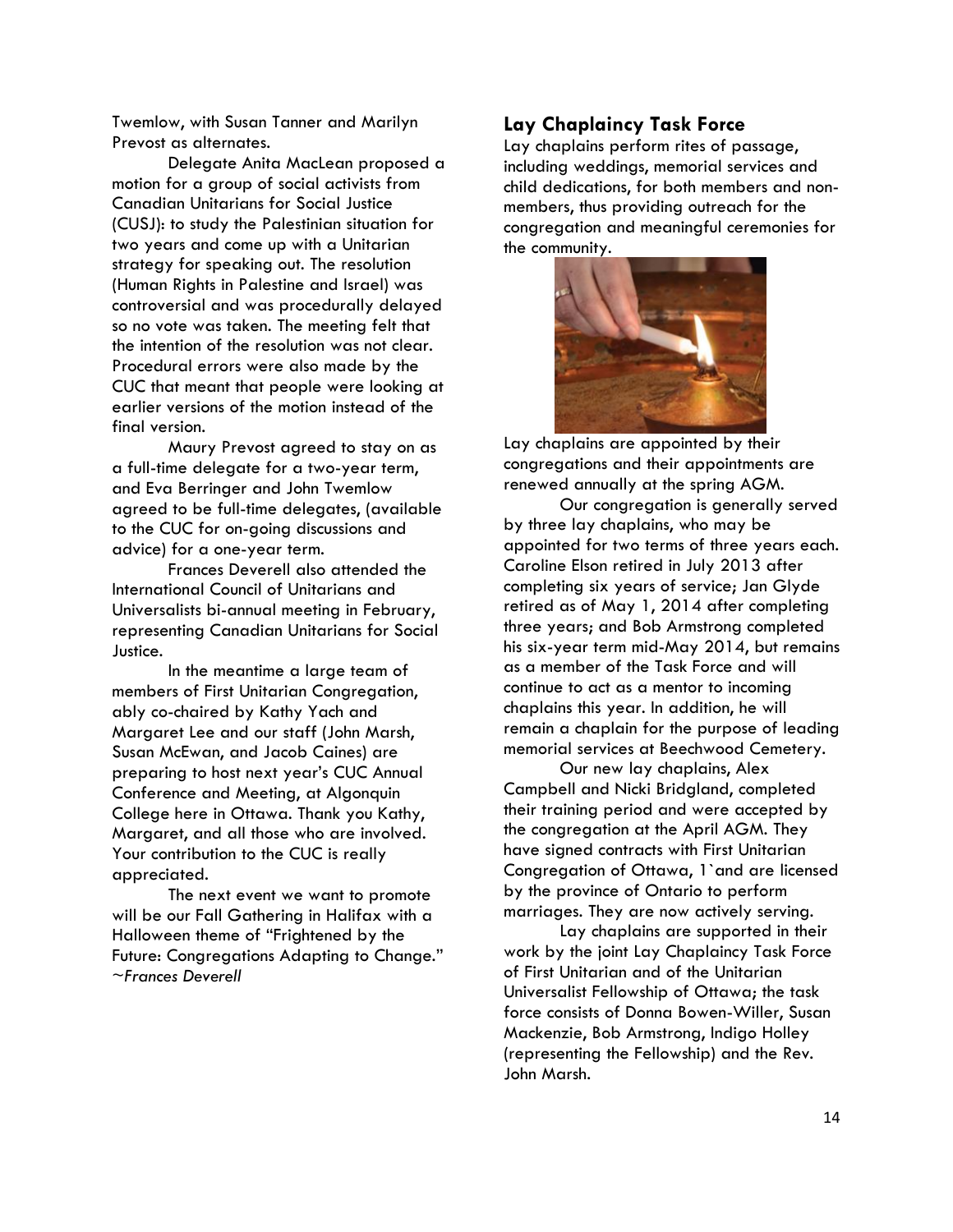We appreciate the superb outreach work done by our lay chaplains, past and present, in bringing awareness of our faith into the community at large.

The task force plans to initiate a search for another lay chaplaincy candidate in early 2015 with the intention that she or he complete the training and be licensed in 2016.

*~Donna Bowen-Willer*

#### **Holly and Lace Bazaar (aka Fall Fair)**

Our annual Fall Fair is the largest social event in the congregation's year, as well as contributing 5 percent of the operating fund of the congregation. Our biggest success this year was in creating a congenial, friendly conglomeration of 300 plus volunteers with new friendships made and former friendships renewed.

The 2013 Fall Fair once again exceeded previous years in number of volunteers and in making a sizeable profit. There were 22 booths, managed by 42 coconvenors, aided by an organizing team of 9 people, who worked throughout the week to organize all the donations and produce beautiful displays for the bazaar and ensure that food, parking, and first aid is provided.

Measures to reduce the environmental impact are improving each year. With more quality goods being donated, there is less waste; our recycling team is active the week of the Fair and the following month making sure unsold goods are distributed to community service organizations.

The office staff cooperation is essential to a successful event, and we thank them for their flexibility and tolerance in this week when their work space is usurped by Fair activity.

The contributions of the organizing team were and are invaluable. Thank you, Ron Wilson, Katherine Gunn, Ellen Smith, Bob Armstrong, Kate Kirkwood, Jen Brennan, and Paula Theetge! *~Margaret Linton*

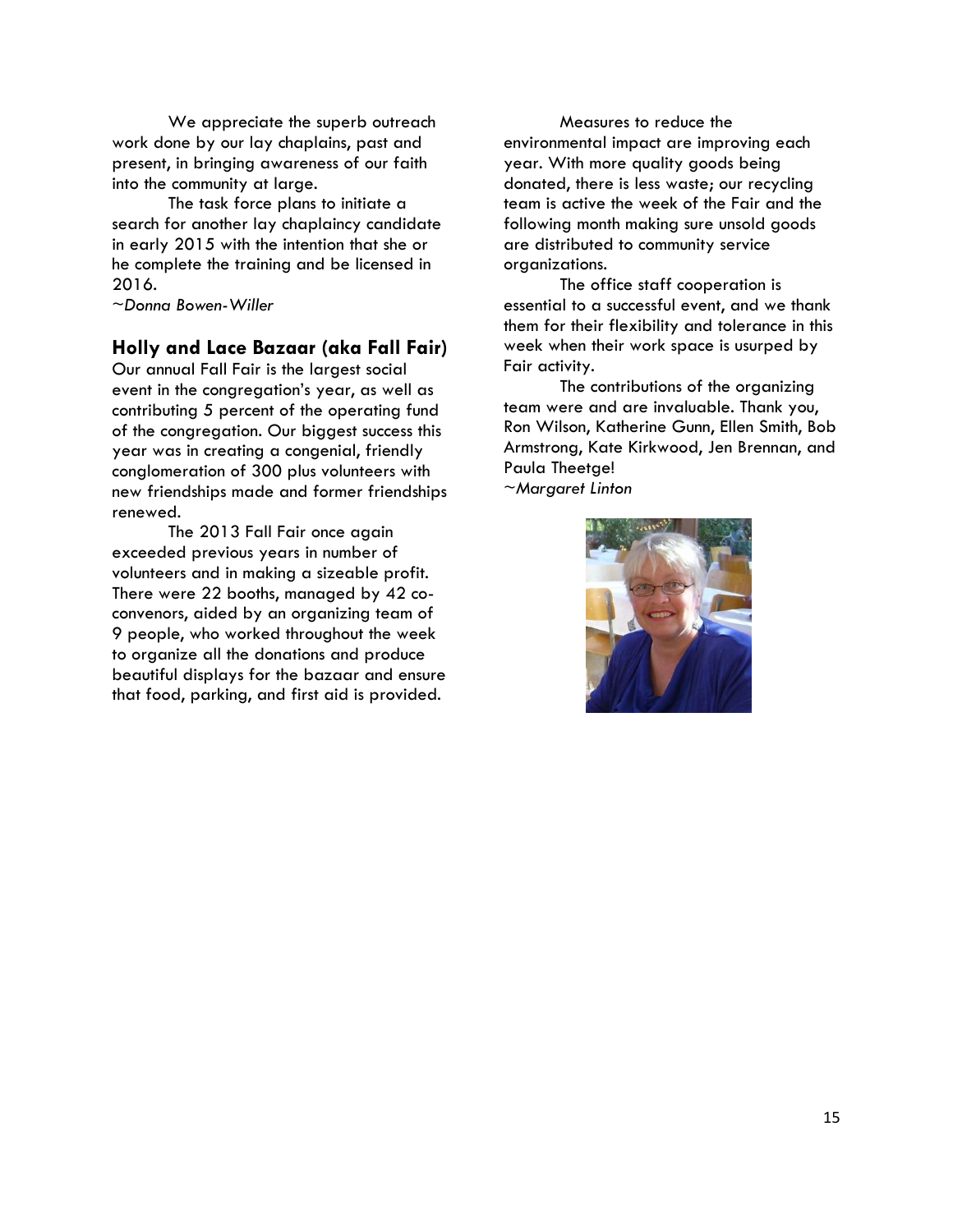## **Section Three SOCIAL, SPIRITUAL, PERSONAL GROWTH GROUPS (alphabetical)**

## **Arts Night**

Arts Night is one of the best-kept secrets of the First Unitarian Congregation of Ottawa! On the last Friday of each month, from September to June (December excepted) Joycelyn Loeffelholz, founder of Arts Night, invites guest artists to come and share their art with us.

Writers, visual artists and musicians of every genre imaginable come and present various kinds of artistry. Some artists are professional, some writers have already published works and may bring along some of their books to sell, visual artists often come loaded with their work, and musical artists display some of their talent, even their own compositions. Other artists may be amateurs and less well known, but all these artists have in common a passion for the art or craft which they present. As each is allowed only a 20-minute presentation, the evening always seems too short, and we all would like to see or hear more from them.

At the beginning of each event, members of the audience are invited to join in the "open set", a time when, for five minutes, anyone can read a poem or story, sing or play an instrumental piece, or show some of their pieces of art. It is a time when they can present themselves to a very appreciative audience.

 A short refreshment break gives us a chance to talk to the various artists, and to view or purchase some of the works they have brought along. The rest of the evening is spent in an open question and answer session where we learn more about what motivates each guest artist. September 27, 2014 will mark the beginning of the twelfth season of Arts Night. Mark your calendar and come out to support the arts at our church!

We have quite a number of faithful attendees, but the artists themselves frequently bring their friends and family along for the occasion, which has boosted the average seasonal attendance up to thirtyfive people. A fee of \$5 or pay-what-youcan is collected at the door, which has this past season brought our average monthly intake up to \$162, all of which was given to the congregation.

~*Elisabeth Morrison and Joycelyn Loeffelholz*

## **Bookshelf Report**

The Bookshelf had another successful year of steady sales. Because our last west-end independent bookstore—Collected Works closed, we are now buying our adult books from Amazon.ca. This means we can not only offer books at amazingly low prices, we can also take requests. Children's books are bought from Books on Beechwood, and the UU books from Boston's Beacon Press.

Our main purpose remains one of service, to make literature of high quality easily accessible at very reasonable prices to members of the congregation. In addition, we are able once again to make a donation of about \$300 per annum to the church.

We are open most Sundays from September—June, and as well as selling books, we provide a welcoming corner for people to chat and discuss books and life.

Any members who are authors and wish to sell their books, please let us know. We will provide a small table by the bookshelf where you can sell your writing.

All this is made possible by our wonderful committee of volunteers; many thanks go to Valerie Cousins, Mabel Ong, Susan Mackenzie and Sue Wheeler. *~Margaret Zielinski*

## **Bridge Group**

The role of the Bridge Group is to strengthen informal relationships within the congregation through sharing a common interest in playing bridge.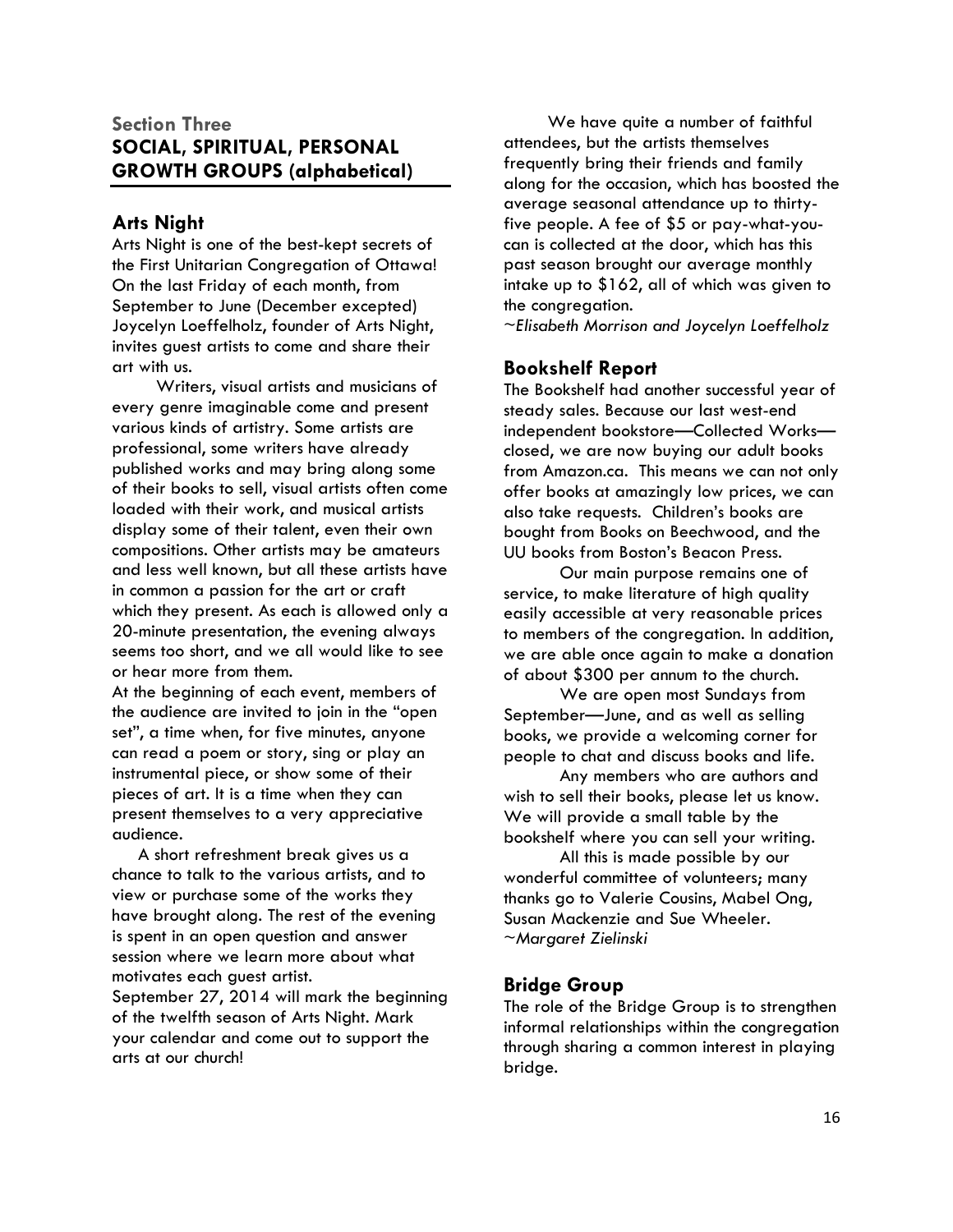In the 2013-2014 season, a total of 30 people participated for one or more evenings. The average attendance in each of the eight sessions was 16 players. Over the season, the players donated \$825 to the congregation.

For information on the Bridge Group, contact Tarrel Armstrong at [tarrel@theArmstrongs.ca.](mailto:tarrel@theArmstrongs.ca)

#### **Caring Committee**

During 2013-2014, two "Caring Contacts" were assigned to each month of the year. These volunteers were available to keep in touch with joys and concerns in general, responding to expressed needs and sharing information with others in the congregation. Basic training and ongoing support were provided to new contacts through more experienced contacts and our Coordinator, Margot Clarke. The names of each month's Contacts appear in the Communique, the eUU and the Spire, as well as being posted near the Caring Table on Sundays.

The Spiritual Care Council was informed of situations where visiting or phone calls beyond the scope of the monthly contacts was anticipated. Lyn Gerley continued to be the Caring Executive link with the Council, and to submit the "In Memoriam" column for each Spire.

Contacts arranged 5 drives; 21 telephone visits; 69 caring cards; and 5 personal visits. Beyond these statistics, caring by members and friends within the congregation helps form our community's network, supporting those in need or celebrating special joys throughout the year.

Two Memorial Receptions were arranged during the period July 2013 through June 2014 after memorial services in Worship Hall. As a group we managed two coffee hours, one in February to honour Heart Month and caring within the congregation. In late April an enjoyable breakfast allowed us to thank volunteers and provided an opportunity for exchanging thoughts on the year's work. We welcomed several new Contacts, and thanked those others who have retired from this responsibility. We also thanked Helen Wells and Mary Lou Curtis who retired from the Executive, and were pleased to add and welcome Marlene Campbell and David Hudson.

*~Alexandra Devine*



### **Crafty Crafters - Knitters**

The Crafty Crafters-Knitters continued to meet every Wednesday throughout the year, to knit, crochet, enjoy each other's company and exchange information, books, puzzles and opinions.

Several new members have joined us during the year. We are always happy to welcome newcomers, whatever their skill level, and to share our yarn, patterns, ideas and friendship. On a sad note, we lost longtime member Penny Kennedy, who passed away in August 2013.

As usual, we generated considerable revenue for the Congregation, including about \$2000 from our booth at the Fall Fair and over \$400 from our share of the Fabric and Yarn Sale. In addition, we turned in \$1535 to the Congregation from our Mitten Tree Sale, Unitarian House sale in January, and informal sale of items to each other and our friends.

We look forward to the coming year of weekly meetings which provide valued fellowship, as well as producing handcrafted items for sale; we appreciate the support of the Congregation's staff in providing a comfortable environment for our meetings.

~*Rosemary Bonyun*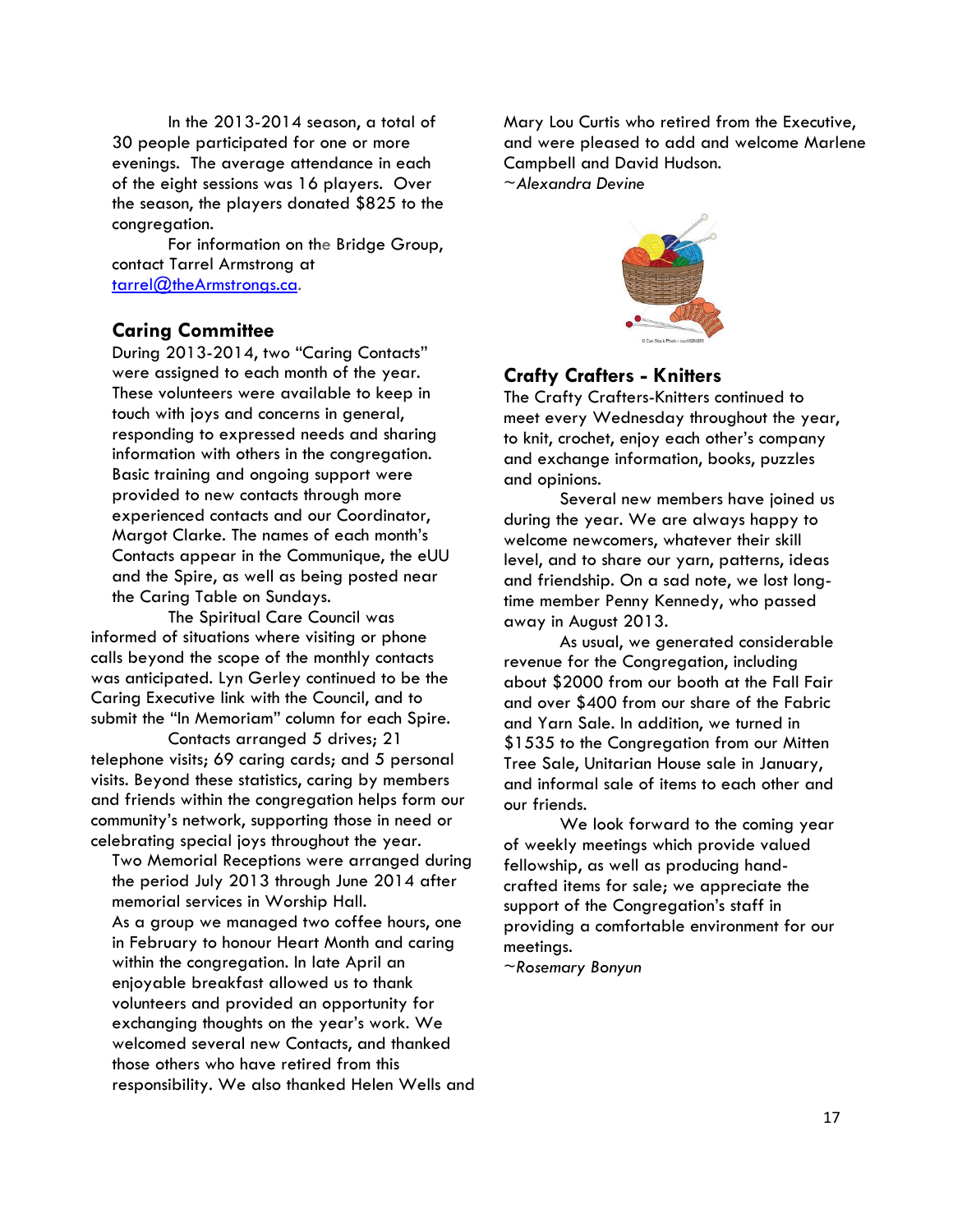

## **Friends of the Meditation Gardens Fundraising**

We sold 2014 calendars in late 2013 and early 2014, and held two perennial plant sales, in May and early June. Although sales were moderately good, we decided to suspend the plant sales next year and refocus on other fundraising efforts. To improve our planning and fundraising capacity, the Friends now meet monthly.

#### **In the gardens**

We lost several perennials, shrubs and trees from winter kill this year due to the long, hard winter. However, emergency feeding of emerging queen bees with raw honey after the prolonged cold (with no significant thaws) helped ensure that our gardens are one of the few local gardens with a strong bee presence.

Spring Clean-up volunteers got a lot of work accomplished at the start of the season. Under Renee's direction, volunteers continued to work on the multi-year project of naturalizing the gardens to make them hardier and easier to care for. They removed raspberries from the southwest briar berm, and put in a milkweed bed (for butterflies) and other perennials. The Fire Pit area looks much better after removal of large boulders and tall weeds.

#### **Well/Water update**

The Friends consulted with local business Mannion's Pumphouse on continuing issues with low water flow from the well drilled in 2010, and confirmed that, although we have a functioning solar panel and submersible pump, the well's recharge rate has become too low to be useful any longer.

We are investigating diverting floodwater from the increasingly heavy rains due to climate change, to avoid more erosion

in the gardens and provide an alternate water source. It's time for Plan B; we are looking into installing a cistern, and repurposing the solar panels and submersible pump to power the system. **Educational**

An "herb walk" in the fall with Anne, from Mother Earth Naturals on Richmond Road showed participants how to identify many useful herbs growing around the gardens. Volunteers have created and installed many new plant identification signs, a bulletin board and a new donation box. A second bulletin board is in the works for posting more detailed information about the gardens' plant, animal and insect life. We have instituted monthly volunteer days, followed by lunch and a tutorial, for everyone interested in volunteering in our gardens and/or learning more about gardening. The first volunteer day was held August 14, with a tutorial on basic care of irises.

We'd like to take this opportunity to thank all our volunteers and supporters, and to direct a special thanks to our major donors: Jim and Barbara Darragh, Marlene and Alex Campbell, Kay Walker, Susanne Ahlers and Bradley Ralph.

The Friends are very much looking forward to  $2015$  and celebrating the  $20<sup>th</sup>$ anniversary of the gardens' opening to the public in 1995! There will be a garden party … stay tuned.

*~Alastaire Henderson*

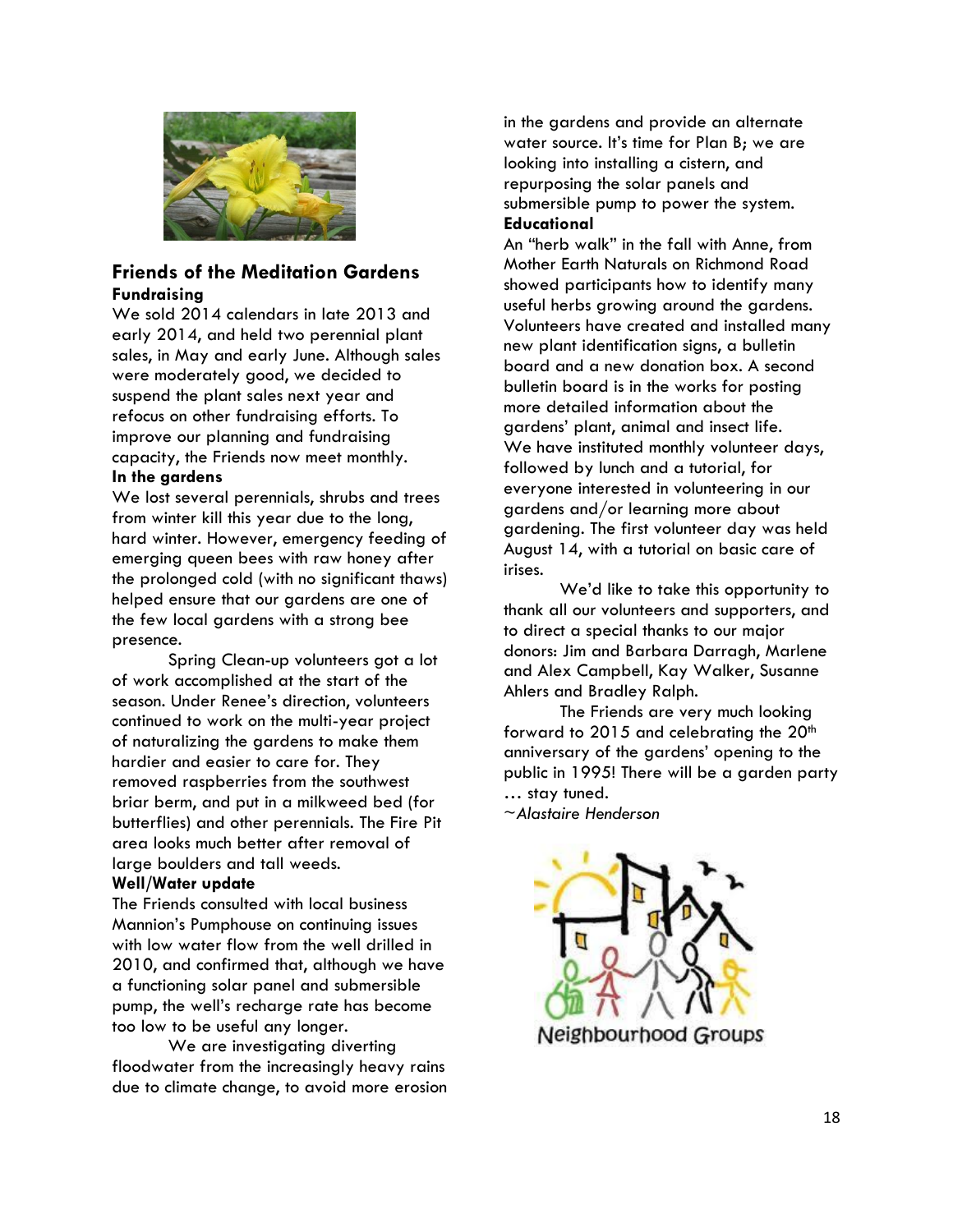## **Old Ottawa South/Glebe/Centretown Neighbourhood Group**

The group met at members' homes every month between September 2013 and June/July 2014, except December. 'Homes' included Unitarian House where a number of our members have moved.

On September 22, 2013 and July 6, 2014 we had potlucks/ planning (and social) meetings.

Other meetings were:

Oct 27 – (with Riverside Neighbourhood Group – at Unitarian House) Jenn Gray led a discussion on her experiences and our hopes for Ottawa (an exchange with our interim minister)

Nov 24 – David Chernushenko - 'The joy of not driving'

Jan 19 Alastaire Henderson - 'First Unitarian's Meditation Gardens'

Feb 16 (with Riverside Neighbourhood Group – at Unitarian House) David Jeanes - 'A Critical Review of Ottawa's Plans for the LRT'

March 16 - Frances Deverell 'My experiences at the recent ICUU meeting in New York'

April 13 – Doris Jelly - 'Travels in Greenland and Labrador'

May 25 – Maury Prevost -'Report from Montreal' (on the latest CUC annual meeting). *~Ann Denis* 

## **Reading for Growth Group - Monday**

The Monday Reading for Growth Group has met every month last year except the month of August. Our meetings take place every second Monday afternoon of the month. This is a Non-fiction book club. We have ten members and are always inviting guests who may want to try it out before becoming a member. The maximum number is 12 but visitors are welcome.

The meetings usually start with a short business discussion. Then each member is invited to name a book that they have read that they would recommend for reading later in the year. Also, each person is assigned a

month for which he or she will choose the book. We have a list of the members and the books that they have picked for discussion for the next three or four months. We try to plan well ahead so that the books can be ordered from the library in time.

 One person each month is responsible for the initial presentation of the current book and then each person in the group takes about five minutes to give his or her initial response to the book. After that an open discussion ensues which can be very lively, informative and entertaining. We really enjoy these discussions. Some books that were read this year are Collapse by Jared Diamond, In Praise of Slow by Carl Honore, The Land Grabbers by Fred Pearce, Allah, Liberty and Love by Irshad Manji, Champlain's Dream by David Fisher, and Conversations With a Dead Man by Mark Abley, to name a few.

 Our group is very interested in continuing next year. We are hoping that this program will continue successfully for some time to come.

*~Anita MacLean*

## **Seniors' Program**

This program was started many years ago by Sue Van Iterson and continues to draw regular support. In the last week of every month except for December, on a Tuesday, Wednesday or Thursday, the group gathers for a short service in Worship Hall at 11:30 am, followed by lunch at noon in Fellowship Hall, and at 1:00 pm some item from a varied program of talk, music, reminiscence, current affairs, general interest, etc. The program continues to be well-attended, with numbers averaging 40 to 45 per month.

The Service, which typically lasts for half an hour, is led by a volunteer drawn from members of the Seniors' Group, Congregation staff and other willing Congregation members. The range of approaches and topics is wide and rewarding, often surprising and always of interest.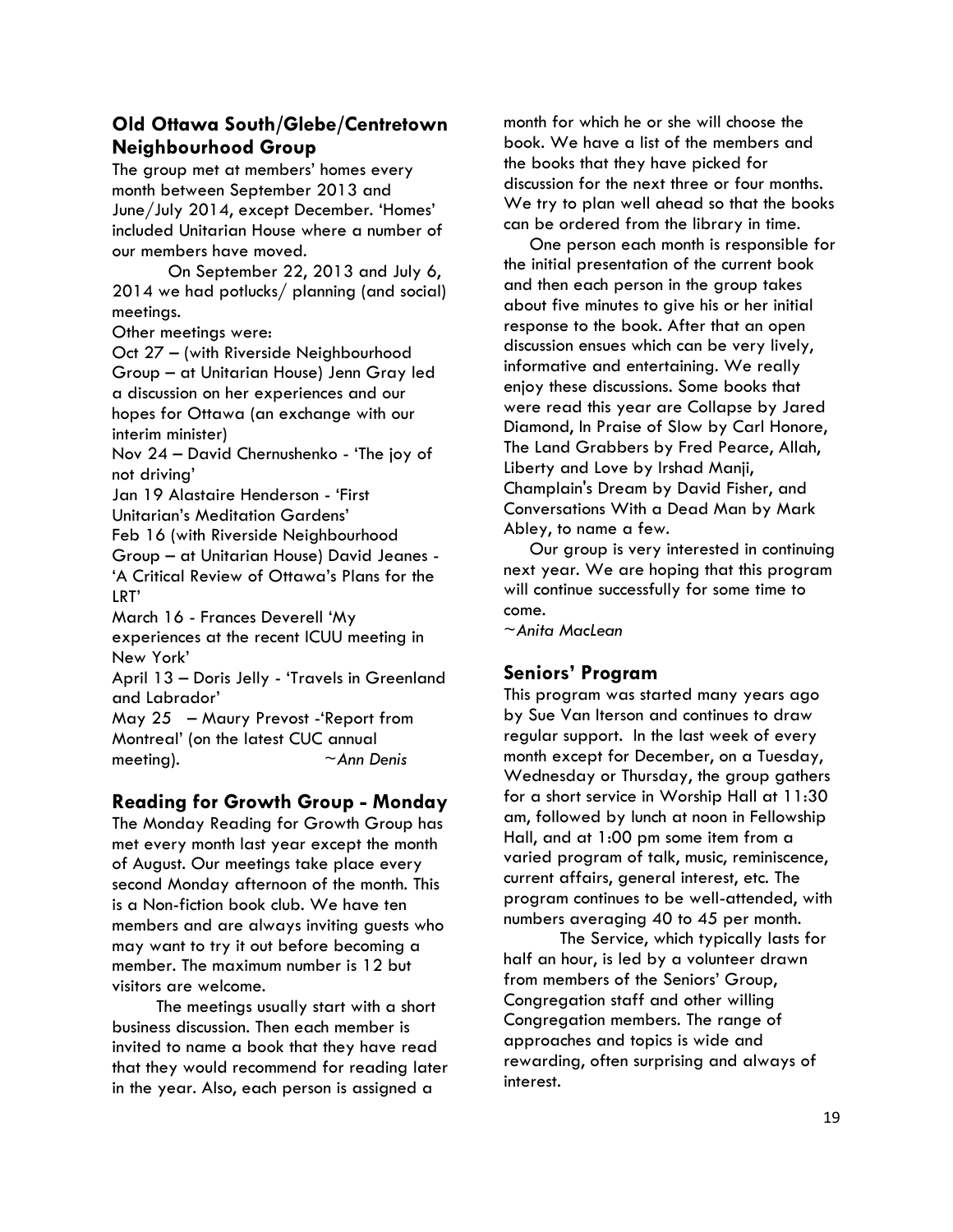During the summer months of July and August, the lunch is a brown bag (bring your own) affair. This past year the lunches were catered by Unitarian House on a trial basis, which proved to be successful and will be continued next year. Lunch is always characterized by a hubbub of conversation and laughter. Presiding over each lunch is a volunteer convenor who looks after the room setup, the provision and/or distribution of whatever is on offer and clean-up afterwards. The convenors are helped by other volunteers. We are always looking for people who are willing and able to help – please think about serving the Congregation in this way.



The after-lunch program is set up well in advance and is as varied as possible. We have concerts and a Carol Sing in November, talks on local issues, story- telling, travelogues, and anything else of interest to the group. Congregation staff also play their part. Guest speakers/topics in the past year were: Ottawa Field Naturalists on Ottawa-area birds; Janice Gray on her annual trips to Egypt; peace walk to Jerusalem (Mony and Alberto); turning family history into historical fiction (Valerie Cousins); the making of a Minister (Jenn Gray); the Camino de St-Jacques; war-time memories of our seniors; Scots; Christmas music led by Jacob Caines.

This is all put together by a planning committee which meets three times each year to review and learn from what has happened and to lay out the events and the program forward. This past year the Committee donated \$1,000 to the purchase of the new chairs used in Fellowship Hall, as

well as \$300 towards the purchase of a general use headset microphone.

We have a telephone group who call before meetings; we have volunteer drivers; we have pools of people who are willing to lead services, to be MC for the meeting, to convene lunches, to volunteer to work, to deal with the publicity, to book the rooms, etc. We have a Treasurer who looks after our money, a Secretary who keeps notes of meetings. There is plenty of room for new ideas. Think about joining us, it's fun. *~Paula Theetge*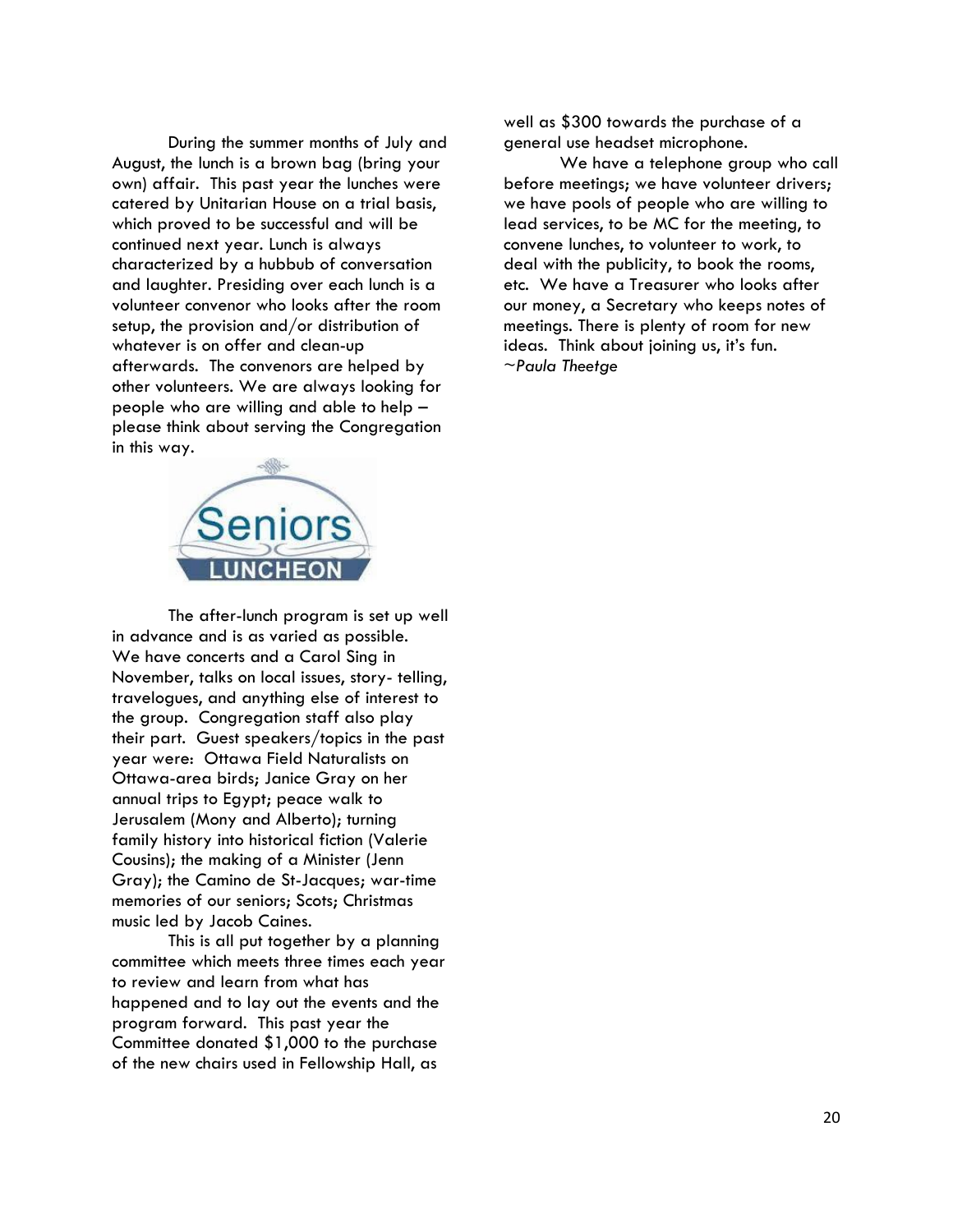## **Section Four SOCIAL RESPONSIBILTY COUNCIL (SRC) STEERING COMMITTEE AND WORKING GROUPS REPORTS**

## **SRC Steering Committee**

As chair of the SRC Steering Committee it is my pleasure to report on SRC's this year. The Council comprises 11 working groups. The SRC Steering Committee (SRCSC) empowers the working groups by maintaining fiscal accountability. The SRCSC is responsible for allocating the social responsibility budget, which is set at 3% of the congregation's annual pledges.

I would like to thank David Hudson, Mike Wheeler, Katherine Gunn and Ed Willer for their continued hard work on behalf of the congregation by serving on this committee.

SRC's funding goes to support charities in our community by sponsoring, through our working groups, fundraising dinners and concerts, which this year have raised over \$20,000. For more details refer to the annual reports of the working groups. We have helped refugees to become established in Canada, and women in shelters to establish independent living for themselves and their children. We have funded educational programs for youth at risk.

The congregation can be proud of the work of the social responsibility working groups. Some of their annual reports follow. Please read these reports for more details. We encourage members to join one of our groups. Your participation will be rewarding for you and our community. Read their reports and contact the group that interests you.

Our commitment to social responsibility is inspiring. Thanks to the congregation for its continued support.

*~Ron Wilson, Chair*

## **Global Justice Working Group**

Our group of a dozen people works to focus attention on our Second Principle: "Justice, equity and compassion in human relations". During the past year, we have been involved in a variety of activities to further the Second Principle. Many of our members took part in meetings and rallies organized by groups involved in the issues of the Middle East, the Energy East pipeline and Canada's First Nations.

 In summer 2013, we hosted speaker Louise Profeit-Leblanc, who talked on "The Role of Art as a Means of Reconciliation for First Nations". We worked with Frances Deverell, president of Canadian Unitarians for Social Justice (CUSJ), in promoting "Social Action Movie Night". Six films were shown over the winter.

A major focus during the past year was the Middle East. In January, Anita MacLean and Dr. Hassan Diab presented their views on the current Israeli-Palestinian situation. In March, our working group provided a venue for Jonathan Cook to speak on the same area. Worship Hall had a full house as "JC" from Nazareth discussed the situation of Israeli Arabs.

 Anita MacLean and Frances Deverell worked hard at the CUC ACM to present a motion to study "Human Rights in Palestine & Israel". This was postponed indefinitely. However, many congregations across Canada will run study groups on this topic starting this fall.

 Global Justice was able to make donations to a variety of groups and individuals, including Transforming Communities, a development project in El Salvador; Climate Fast; Dr. Hassan Diab, Homes Not Bombs, Ecology Ottawa, CUSJ, Pathways to Education and SWAG (Students Will All Graduate), Justice For Harkat Committee and Seedy Saturday. *~Bob Stevenson*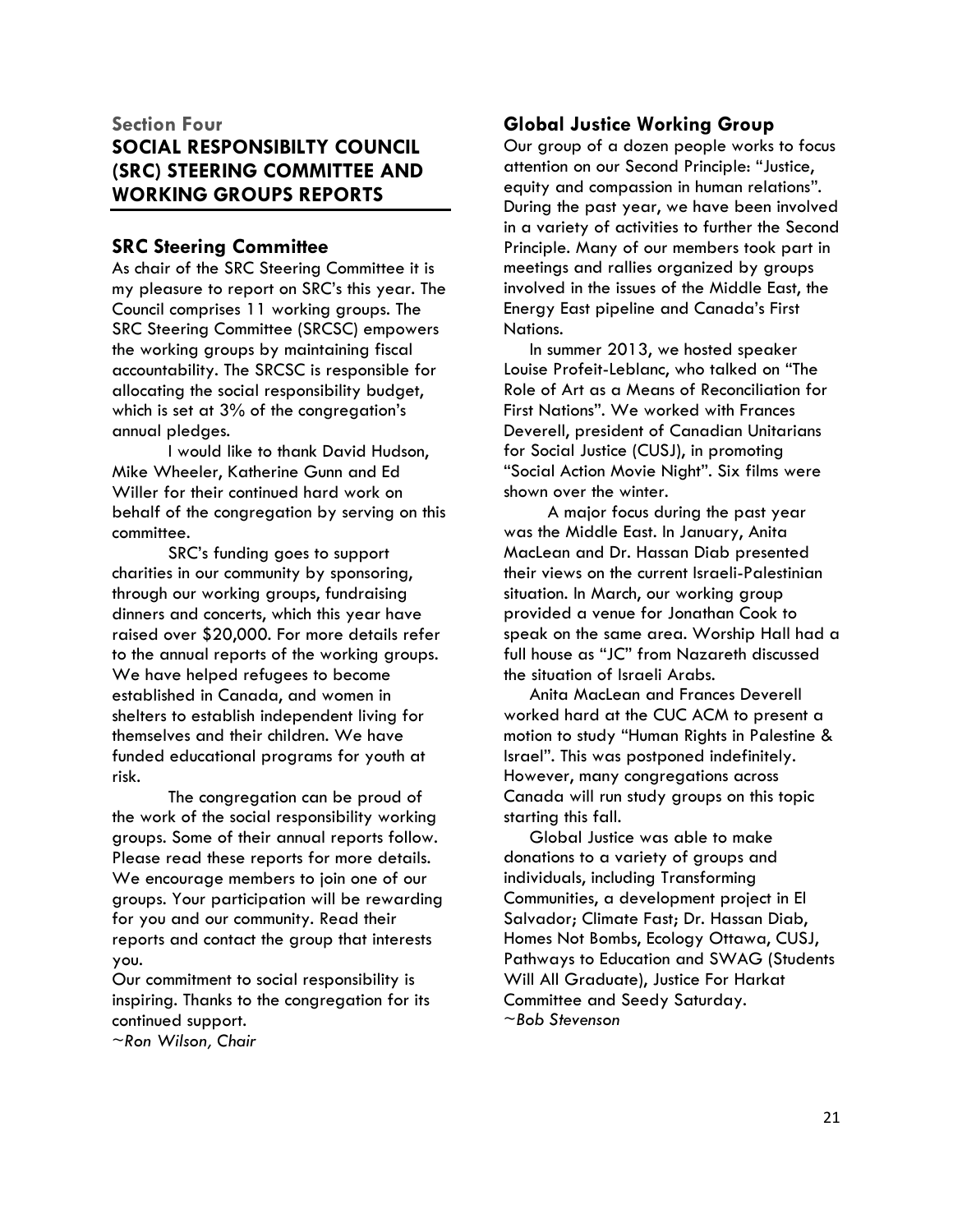#### **Refugee Working Group**

The Refugee working group has been inactive this year as we wait for the processing of our applications to bring two Ethiopian women to Canada as refugees. One application was sent in 2012 and another in early 2013. I have been chairperson since 1999 and until two years ago we had no trouble with our applications except for the long time to process them. The average time now between the application and the refugee(s) arriving here is 42 months. Since 2012 we have had to deal with several examples of red tape. It is very frustrating because one young woman has relatives here and we are ready to help.

Let's hope that the applications will be expedited this year and that they arrive in 2015.

*~ Bob Stevenson*

#### **Mental Illness Working Group**

The Mental Illness Working Group (MIWG), consisting of seven core members, continued this year to support Ancoura, a not-for-profit organization in Ottawa that is dedicated to providing housing and a supportive community for adults living with mental illness.

Over the past few years, the MIWG has concentrated its fund-raising activity on the sale of Christmas and Greeting cards. The success of this initiative provided some financial support to Ancoura. MIWG did not commission the production of any new cards in 2013 but the committee members did sell, throughout the year, some of the remaining cards left from past years. We were able to contribute \$1000 to Ancoura from the proceeds of these sales. Some cards were donated to an Inuit organization in Ottawa.

Then in the spring of 2013, MIWG decided to take on an ambitious fund-raising concert for Ancoura in 2014. Given the amount of work required to organize and manage this event, the group set aside other planned activities for the year and devote

virtually all its available time and effort to this initiative.

MIWG began planning for this benefit concert, featuring the Big Soul Project Community Gospel Choir and Band, by analyzing several locales; eventually we made arrangements to host the concert at Southminster United Church. The Committee planned for publicity, arranged the printing of tickets and posters, liaised with Big Soul Project, arranged event insurance, and sold tickets.

| with Mary Walsh comme the crocert<br>famed warnier princess and creator of<br>This Hour Hos 22 Minutes                                                               |                                                                                            |
|----------------------------------------------------------------------------------------------------------------------------------------------------------------------|--------------------------------------------------------------------------------------------|
|                                                                                                                                                                      | Raising our Voices for                                                                     |
|                                                                                                                                                                      | Ancoura                                                                                    |
|                                                                                                                                                                      | featuring                                                                                  |
| lifting you higher                                                                                                                                                   |                                                                                            |
|                                                                                                                                                                      | <b>Community Gospel Choir and Band</b><br>under the direction of<br><b>Roxanne Goodman</b> |
|                                                                                                                                                                      | Saturday, March 29th, 7:30 pm<br>Doors open at 7:00 pm                                     |
| Southminster United Church<br>15 Aulner Ave. (Old Ottawa South)                                                                                                      | Tickets: \$20 (\$25 at the door)<br>Children 12 and under: \$10                            |
| Tickets available from<br>. Ottawa Fulklore Centre, 1111 Bank St.<br>. Corroad Music, 780 and 206 Bank St.<br>. Paul McCannie (113-629-7156  John Gall (15-237-5214) | . Lepard Records, 1315 Wellington St. W.<br>. Sam Babo, 1208 Wellington St. W.             |
|                                                                                                                                                                      | Ancoura                                                                                    |
|                                                                                                                                                                      | Creating homes and community for people fiving with mental limese                          |

During the year, the group engaged Ancoura itself and also the church's Poverty Awareness Group (PAWG) in several of the planning and early sales activities. *~Paul McGinnis*

#### **Environmental Working Group**

The Environmental Working Group (EWG) was active on several fronts.

The group participated with Adult Learning in bringing in two speakers on renewable energy in spring 2014. In February, Ottawa Renewable Energy Coop's Keith Shackleton and Bullfrog Power's Graeme Cunningham shared the stage as speakers on developing sources of solar, wind and hydro-electric energy.

We continued to educate congregants on environmental issues, and how to apply the Seventh Principle in choices we make as congregants, in our personal lifestyles, and as responsible citizens. We prepared and presented a motion on fossil fuel divestment to the AGM on April 27. The congregation approved the motion to halt all new investment in fossil fuel stocks. It also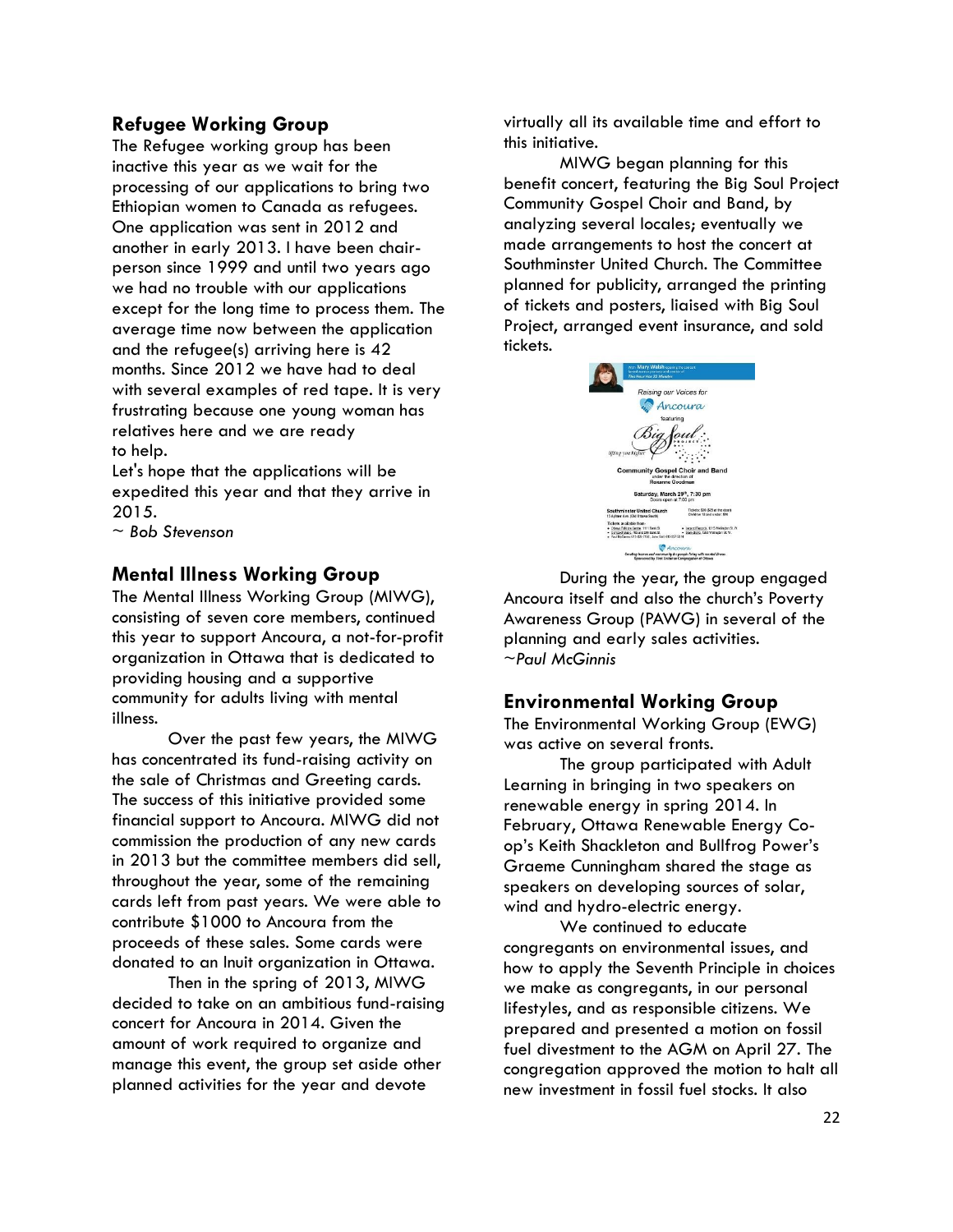mandated an ad hoc investment committee to explore divesting from all fossil fuel stocks in the congregation's portfolio that appear on the 'Carbon Tracker' list of top companies involved in extracting and producing such fuels. The ad hoc committee will report to the Board and Finance Committee in fall 2014.

We also provided opportunities to lobby governments, calling for action to address urgent environmental problems and climate change;

We continued to liaise with the Community Shared Agriculture (CSA) farmer (Gord McGregor of Saffire Farms) who has delivered fresh organic vegetables and herbs to the church grounds for several seasons to congregants and friends.



For a second season, we planted, tended, and harvested from an on-site vegetable plot, and distributed the produce to residents of Unitarian House.

EWG members worked with worship; associate Bob Armstrong to prepare and participate in a summer EWG service on the theme of local sustainable food. Our speaker, Bill Shields, discussed the philosophy and operating principles of enterprises such as Hintonburg's West End Well Food Co-op. *~Alastaire Henderson*

#### **Unitarian GoGos Annual Report**

The Unitarian GoGos number approximately 30 members. We meet on the third Thursday of the month. We raise funds and awareness for the grandmothers and the orphans they

are raising in sub-Saharan Africa, delivered through the Stephen Lewis Foundation,



On September 22, the Unitarian GoGos attended the Unitarian church service and served squares and coffee at coffee hour. Two members, Alison Chitty and Sue Williams, spoke to the congregation about our organization. We were received warmly and it was a very positive experience.

On October 27, a one-day Gift Boutique was held at a private home featuring many beautiful quilts and quilted items made by one of our GoGos, Joan Gillespie. There was also Kazuri jewellery, local art and a variety of other gifts for sale. The total raised for the Stephen Lewis Foundation was over \$2,000.

On Saturday, February 9, the Unitarian GoGos hosted approximately 100 guests to our fourth annual African Dinner in Fellowship Hall. Our guests were once again treated to a wonderful three-course African dinner, with appetizers, wine, and live dinner music, all cooked and served by the GoGos. Thanks to the generosity of our guests, and a very successful Silent Auction, we raised over \$8,000 for the Stephen Lewis Foundation.

This year in March, one of our GoGos, Sheila Green, went to Africa for 3 weeks in March as part of a group of 22 Canadian grandmothers representing the Grandmothers to Grandmothers Campaign. She will be available to speak about her visit to anyone who is interested.

On April 5, our group hosted Granny Fest, a one-day conference of all the Grandmother groups in the Ottawa-Carleton area. All agreed that the venue was wonderful.

On May 11 and 12, the Unitarian GoGos, together with the Meditation Gardens, held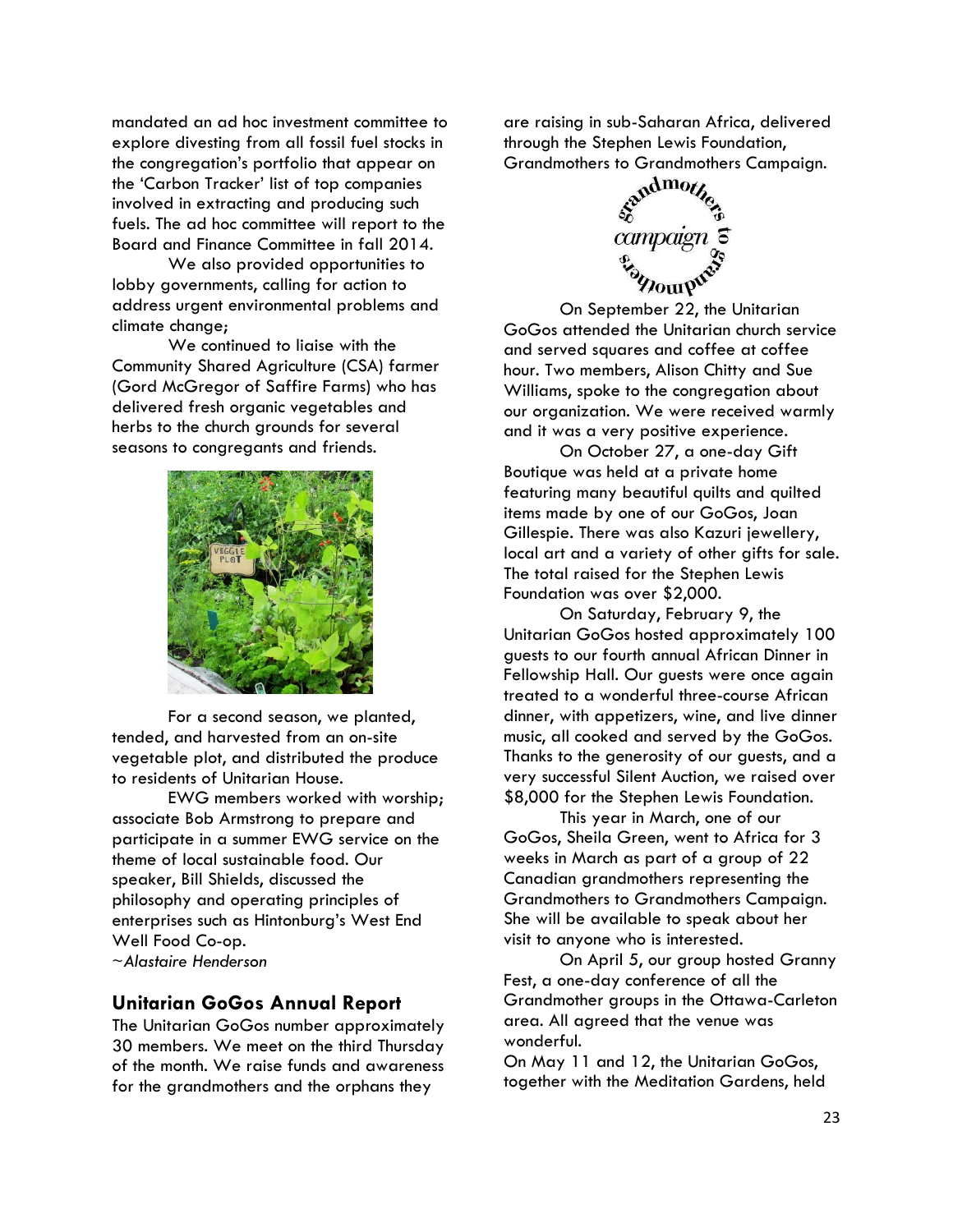a huge Plant and Garden Sale. This year, we also sold home baking, some beautiful Kazuri jewellery, and a large assortment of gently used jewellery. Also this year, Kenneth Mugayehwenkyi was our special guest at our Sunday sale. Kenneth is Founder and Executive Director of a project in Uganda, "Reach One Touch One Ministries", which is supported by the Stephen Lewis Foundation. He was interested in how our grandmother groups raise funds for projects like his own which supports over 150 grandmothers and 120 orphans. He was warmly welcomed and greatly enjoyed his visit. Our sale raised \$2,461 in total for the Foundation.

Thanks once more to everyone who loyally purchases our homemade Granny squares. We continue to make a steady income of approximately \$250 a month, plus extra from our annual Christmas bake sale and donations. We raised \$3,029.85 for this past year. We really appreciate the ongoing support!

Over the years, we have increased our donations to the Stephen Lewis Foundation considerably. To date, we are credited with raising \$223,330.72. This figure sent to us recently by the Foundation represents a combination of fundraising and donations given in our name.

Generally each year, the Unitarian GoGos makes a donation of \$200 to First Unitarian Congregation, in sincere appreciation of the extensive support and encouragement we receive from the congregation.

We will continue to raise funds and awareness and to stand in solidarity with African grandmothers as they raise their grandchildren, fight against the HIV/AIDS pandemic and advocate for basic human rights for themselves and grandchildren. *~Sheila Green*

#### **United Nations Working Group**

In 2013, the UN group hosted Bruce Knotts, Executive Director of the Unitarian Universalist United Nations

Office (UU-UNO), in January. The visit included a circle of consultations with Aboriginal leaders to introduce Bruce to the issues facing Indigenous peoples in Canada, Bruce also had a full day of meetings with officials at the Department of Foreign Affairs, Trade and Development, focused largely on issues of gender equality.

In February, the group hosted Rev. Fulgence Ndagijimana, of the Unitarian Church of Bujumbura in Burundi. Both visits were collaborations between First Ottawa and the Fellowship of Ottawa.

The working group presented two Holtom Lectures. In October 2013, Ian MacKay, of Queen's University, spoke on the militarization of public discourse in Canada. In spring 2014, we collaborated with the Harvard Club of Ottawa to bring Dr. Donna Hicks to speak at our church. She discussed the role that dignity–or the lack thereof– plays in conflicts and relationships ranging from the international level, to work, and family.

In June, the group organized the Aboriginal Sunday service, at which architect and thinker Douglas Cardinal was the guest speaker. We also helped the CUC to arrange for Mr. Cardinal to be a keynote speaker at the 2014 UU-United Nations Office Spring Seminar, which focused on the current situation, the rights, and the perspectives of Indigenous peoples. Two youths and six adults from the congregation participated, including Rev. Marsh.

The working group is excited that not one but two young people of the congregation interned at the UU-UNO, both of whom had been previous participants at the seminar.

We are thankful for the support of the congregation for all our activities.

~Katrin Nagelschmitz